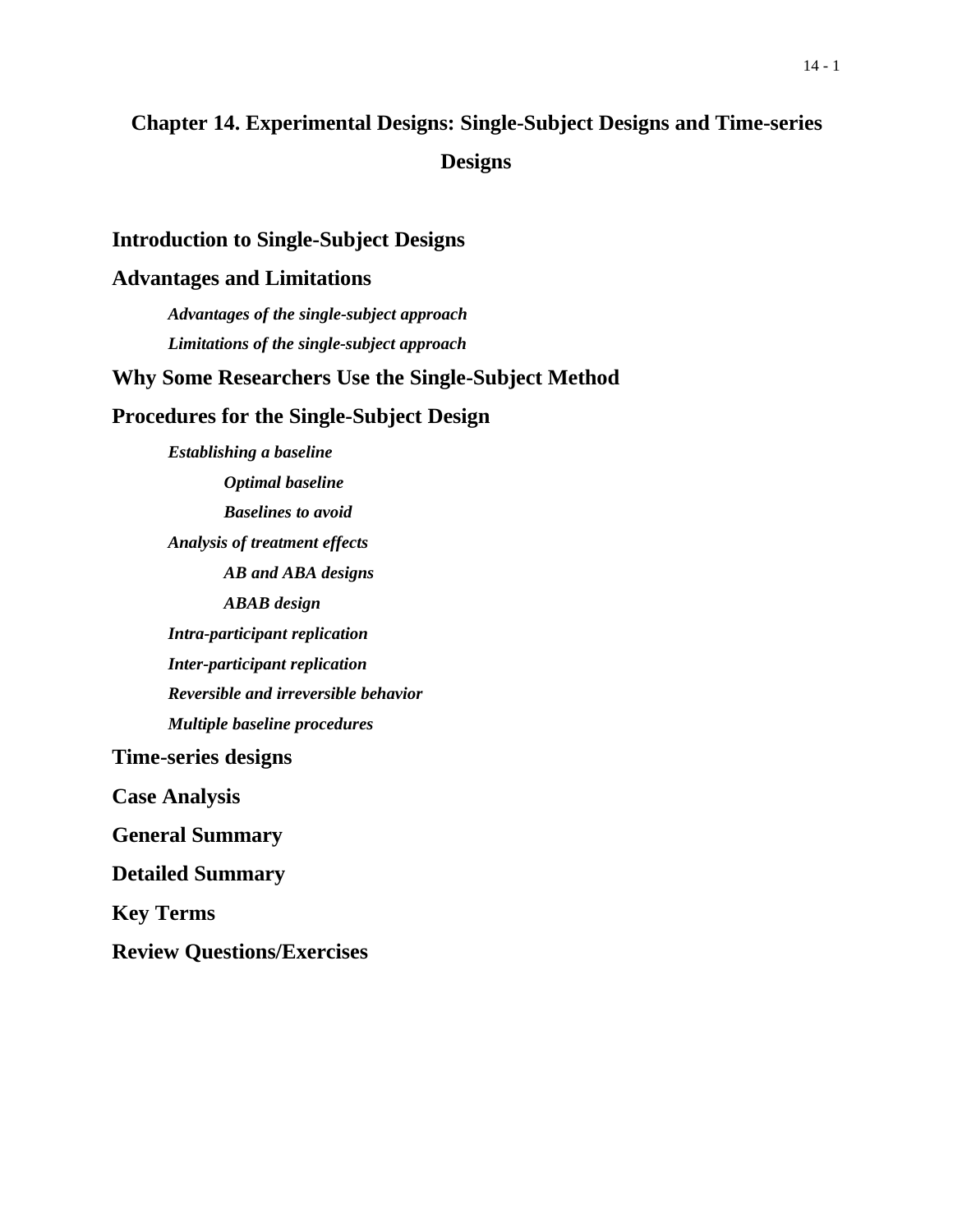### **Introduction to Single-Subject Designs**

A three-year old boy diagnosed with autism shows characteristic language deficits. His level of spontaneous speech is equivalent to what is expected of a boy less than two years old. Monica Bellon, Billy Ogletree, and William Harn (2000) conduct a study to increase the level of spontaneous speech in this young boy. They begin by recording the boy's normal level of spontaneous speech during four 45-minute sessions in which an adult reads storybooks to the child and periodically asks questions. During the next phase (treatment phase) that consists of eight 45-minute sessions, the adult again reads storybooks but also uses a technique called scaffolding. The scaffolding procedure includes pauses to allow the child to provide information, choices posed to the child, elaborations of the story by the adult, and questions asked of the child. The final phase consists of two 45-minute sessions that were identical to the baseline phase. Results show that spontaneous speech was relatively low and stable during the baseline phase, increased during the treatment phase, and remained elevated during the final phase. The authors concluded that repeated storybook reading with adult scaffolding effectively increased spontaneous speech in an autistic boy.

The above example illustrates the single-subject approach. It is a method designed to study the behavior of individual organisms. As the method continues to evolve and improve, it also has become more popular for both scientific and therapeutic purposes. Its track record in both areas is impressive. The single-subject approach should not be confused with the case-study or case-history approach where a single individual is also studied exhaustively. The case-study approach is often an uncontrolled inquiry into history (retrospective) and it may yield interesting information. However, the lack of control severely limits any conclusions that can be drawn. There are two serious problems with the case-study approach: (1) lack of experimental control, and (2) obtaining precise measures of behavior. Neither of these problems applies to the single-subject approach.

The method is relatively popular today but it hasn't always been. Research in psychology started out using small numbers of participants, and investigators relied heavily on their ability to control conditions so that the conditions were reasonably constant among participants. Rigorous methodology was only beginning to evolve. After the data were gathered, conclusions about effects of the independent variable were based on subjective visual inspection of the data. Groups were not formed randomly and objective statistical analyses for decision-making were not yet available. Investigators realized the shortcomings of their method and made attempts to minimize subjectivity in their analyses.

The introduction of random assignment and statistical analyses were tremendous advances for research. Random assignment enhanced the likelihood that groups were initially equal on all variables. Statistical procedures permitted researchers to decide objectively whether the observed effect was more likely a chance occurrence or an outcome of the treatment condition. Investigators readily accepted these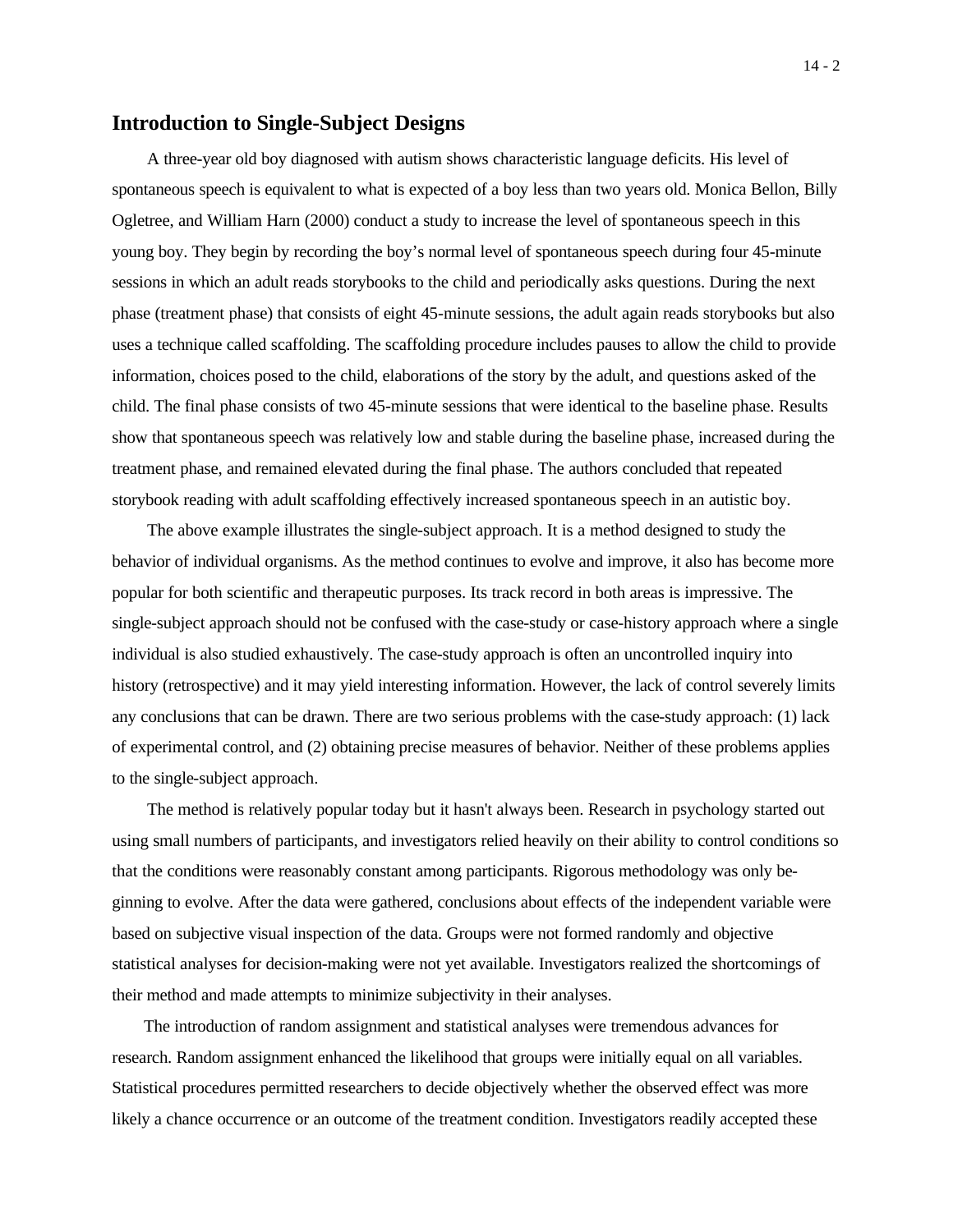powerful research tools, and large sample statistical studies rapidly became popular. As interest in large sample methods increased, it became difficult to publish nonstatistical research or even studies based on a small number of participants. Some researchers strongly preferred the single-subject approach refined by B. F. Skinner and elaborated by others. They continued using and refining it. Controversies and arguments frequently erupted between researchers using the single-subject approach and those using a statistical one. It is ironic that, even though psychology was defined as the study of individual behavior, investigators studying individual behavior could not easily get their research published in the established journals. This was the case even though strong behavioral control by the treatment condition was shown repeatedly in individual participants. It was this difficulty in getting their research published that led to the formation of the Society for the Experimental Analysis of Behavior and the subsequent establishment of the journal entitled *Journal of the Experimental Analysis of Behavior.* The journal publishes basic research involving the study of individual participants. Subsequently, a second journal devoted to the study of individual participants was established focusing on applied research and entitled *Journal of Applied Behavior Analysis.*

With the passage of time, both the large sample and single-subject procedures have become better developed and their strengths and weaknesses more apparent. These methods continue to evolve, as do other research methods. Because of this, a greater variety of useful tools are becoming available to those interested in either basic or applied research.

Using the single-subject approach does not mean that you must investigate only a single participant, although you can. More often than not, several participants are studied very intensively, usually somewhere between three and five. However, in each case interest is always in the careful analysis of the individual participant separately and not in the average performance of the group. With the single-subject approach there is very little interest in averaging across participants and great emphasis is placed on careful and rigorous experimental control. Unwanted environmental variables are either excluded from the study or they are held constant so that their effects are the same across participants and conditions. As we shall see, important features of this procedure for determining the reliability of the findings are actual **replications**  rather than inferential statistics. We shall describe two types of replication. These are intra-participant replication (replications within an individual participant) and inter-participant replication (replications between individual participants). As with other research methods, the single-subject approach has both advantages and limitations.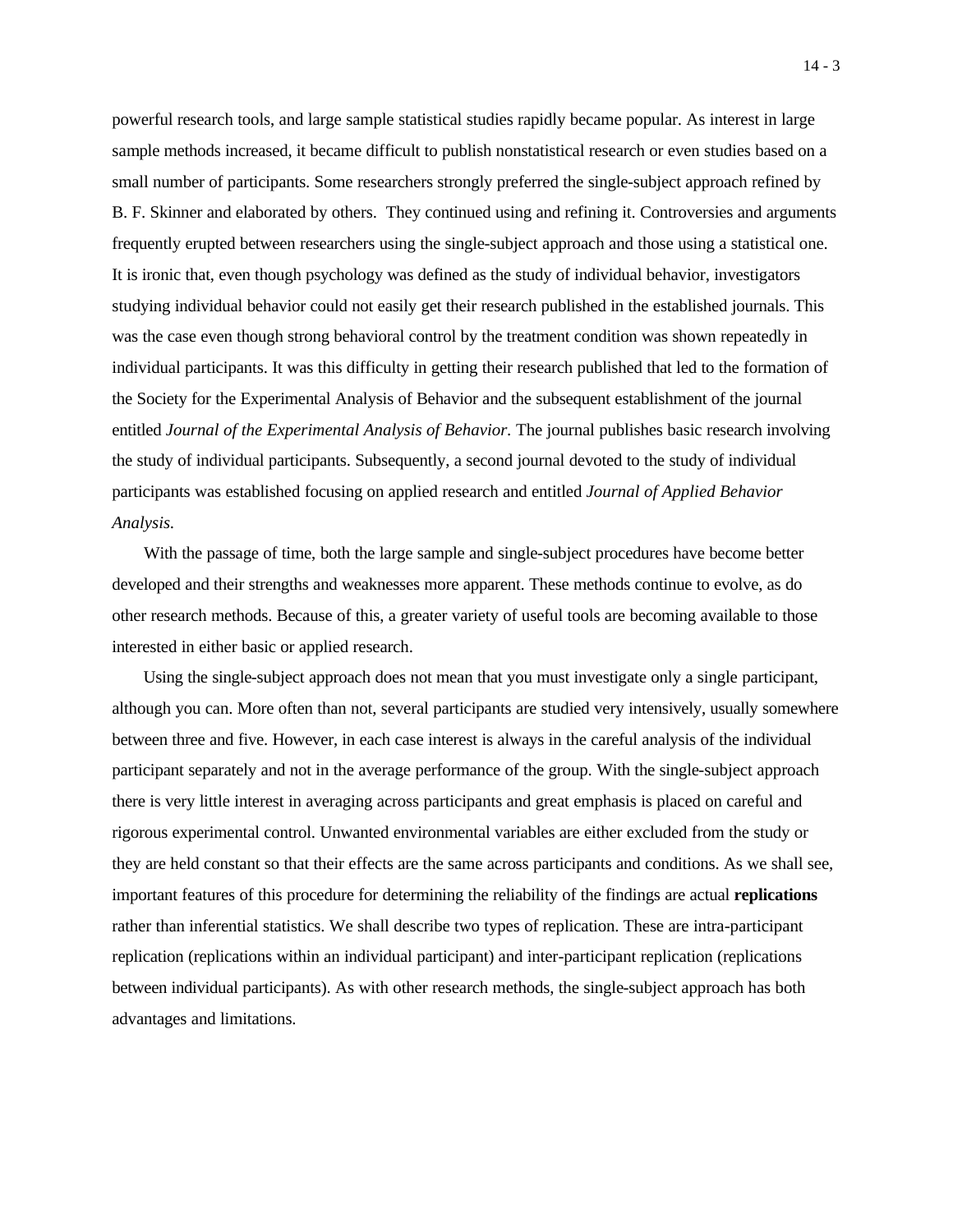## **Advantages and Limitations**

#### *Advantages of the single-subject approach*

Those who use the single-subject approach find it both a powerful and satisfying research method. One reason for this is that the method provides feedback quickly to the investigator about the effects of the treatment conditions. The experimenter knows relatively soon whether the treatment is working or not working. Day-to-day changes can be observed first hand, quickly and in individual participants. If changes are necessary on a day-to-day basis, they can be made. Seldom do scientists have available procedures that do this. In contrast to the single-subject approach, a large sample statistical approach may take weeks or months of testing participants, calculating means, then performing statistical analyses, etc., and unfortunately, often nothing may be known about the effects of the treatment conditions until the final statistical analysis is complete. Even then, as we have seen, the derived knowledge is limited to statements regarding group performance and not to the performance of specific individual participants.

The single-subject method also allows us to draw strong conclusions regarding the factors controlling the dependent variable, yet the method does not use random assignment. The method allows strong conclusions because investigators employing it use procedures that provide rigorous control over environmental-experimental conditions with great emphasis on obtaining stable behavior with each participant. To be an acceptable scientific work, the research must demonstrate for each participant that behavior is controlled by the treatment condition and he or she must also show both intra- and interparticipant replication. That is, control must be shown both within a single participant and also between the participants.

#### *Limitations of the single-subject approach*

One obvious limitation of the single-subject approach is that the method is unsuitable for answering actuarial types of questions. Questions such as, "How many of the one-hundred people exposed to a particular treatment will respond favorably and how many will respond unfavorably?" A similar question relates to studies comparing two or more different treatments on the same behavioral measure. For example, which of the various treatments is the most effective? Ineffective? Debilitating? The method cannot be used if you are interested in treating an entire group of participants, such as a classroom, in an identical way on a daily basis, i.e., when changes in procedures are made, they are made for everyone in the group at the same time and for the same period. A different method is also required if "after the fact" studies (ex post facto, correlational, passive observational) are of interest. Moreover, the single-subject approach makes heavy time demands. It may, on occasion, take several months to completely test a single participant under the various conditions of interest. Often researchers are unwilling or unable to devote the required time. In addition to these limitations, there are also some recurring problems. Establishing a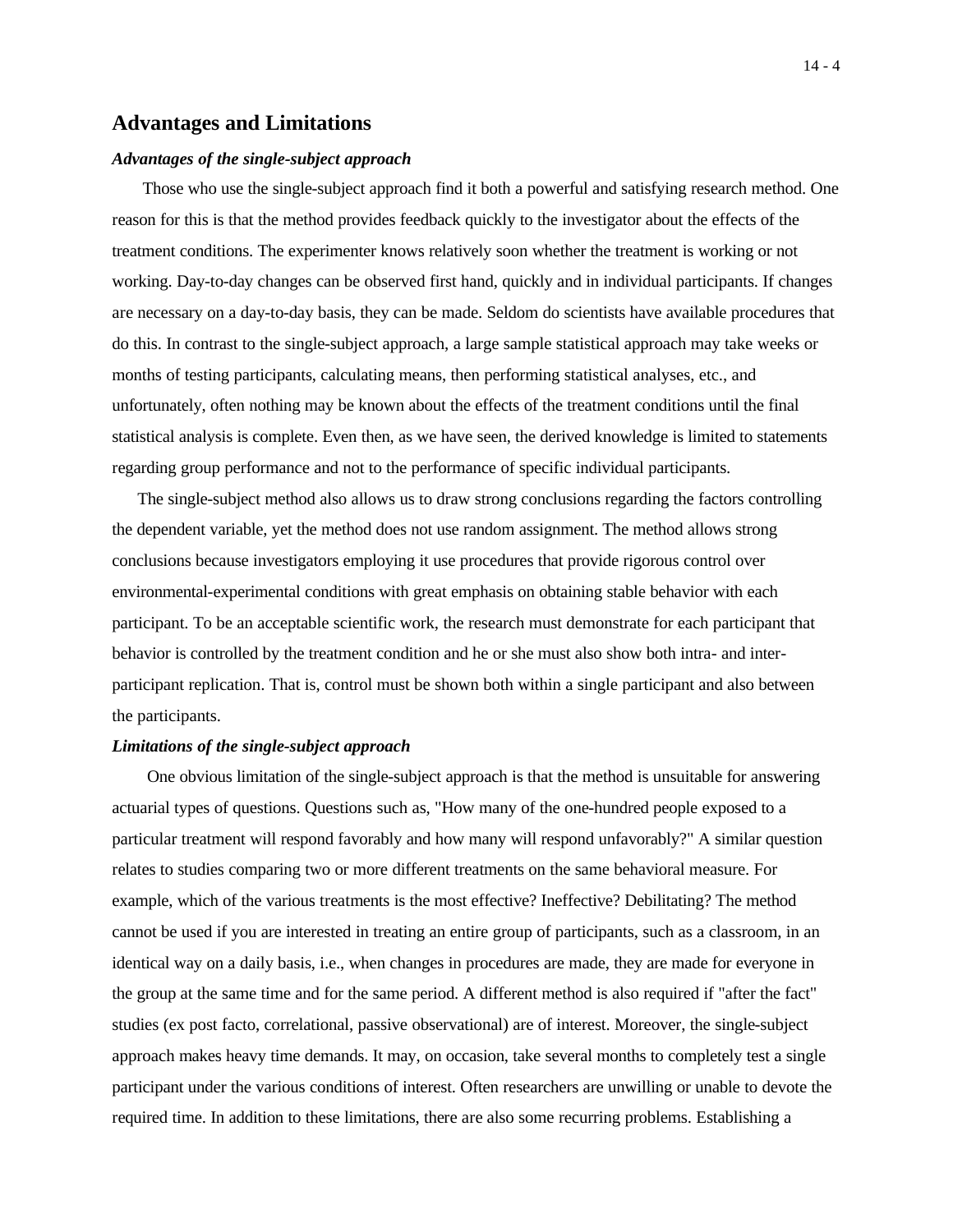criterion and acquiring stable baselines for the response of interest are sometimes very difficult. Further, determining whether variability in behavior is intrinsic or extrinsic can be troublesome. Nonreversible (irreversible) behavior poses its own set of problems and it precludes the use of a design in which the researcher removes the treatment to observe a return to baseline levels of responding. Failure to obtain intra- and inter-participant replication for whatever reason creates problems for the single-subject approach. Sometimes decisions regarding the necessary number of both intra- and inter-participant replications are largely subjective. Nevertheless, in spite of the limitations and problems described here, the single-subject method does provide researchers with another powerful way to assess behavior.

### **Why Some Researchers Use the Single-Subject Method**

Investigators who use the single-subject method do so for different reasons. One of the main reasons is that their interest is in the behavior of individual participants. The large sample group approach places emphasis on group averages rather than individual participants. Unfortunately, the behavior reflected by the group average may not represent the individual participant. The following example illustrates how distant the overall results for the group may be from the performance of any given individual participant. Say that we are interested in learning as a function of practice. The particular form or shape of the curve is what we are trying to determine. We choose twenty participants to participate in our study, choose a learning task that we want to evaluate, and then give practice trials to the participants until the task is learned. After all the data are gathered, we plot a learning curve to determine its form or shape (see Figure 14.1), which in turn will reveal to us how quickly and smoothly participants learned the task. The learning curve in Figure 14.1 is based on the performance of all twenty participants. Each data point on the graph represents an average (five trials) of an average (twenty participants).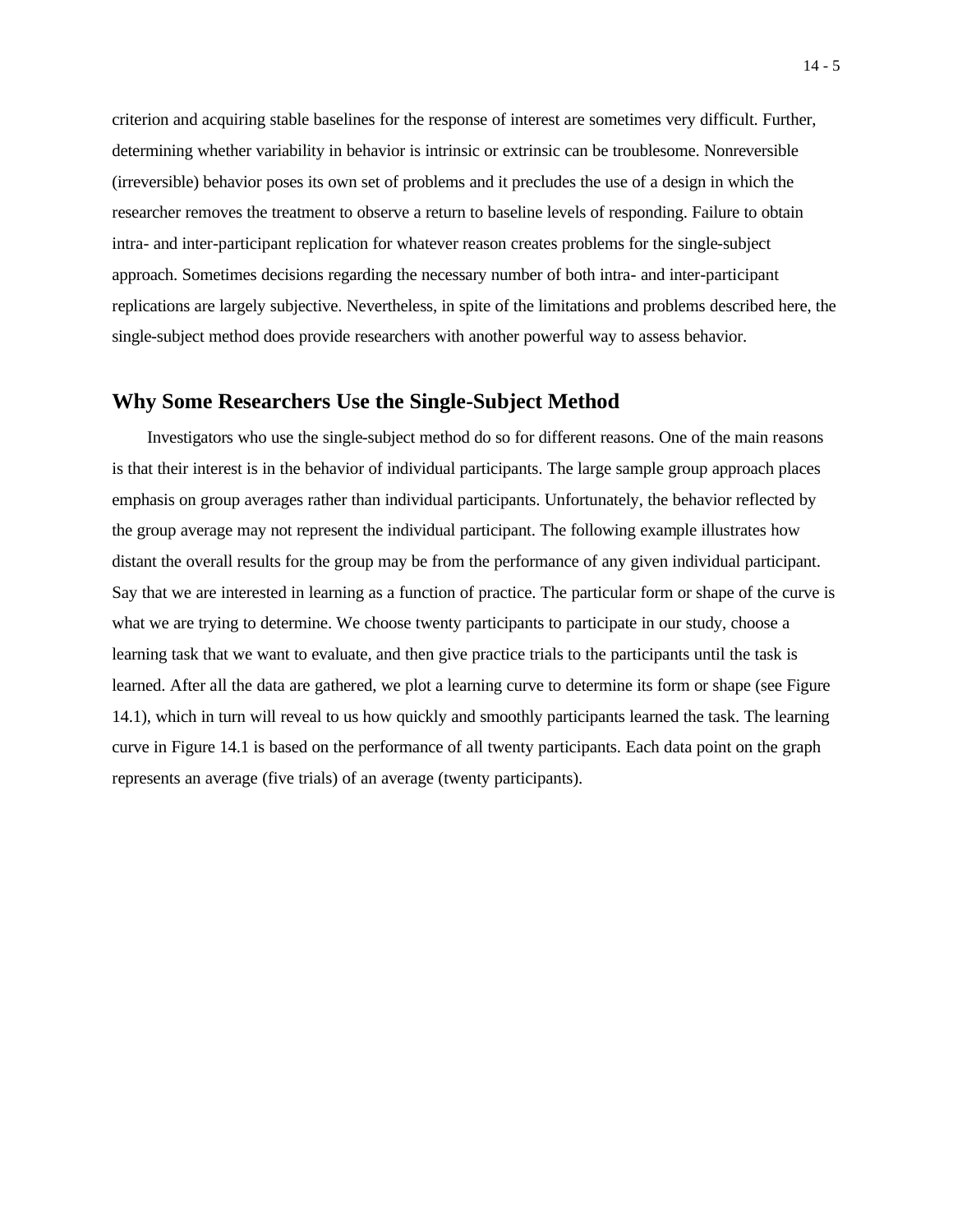

**Fig. 14.1 Mean performance of twenty participants on each of six blocks of five practice trials**

A description of how these averages were computed may be helpful. First the performance of each participant on each block of five trials was averaged. Then the average for each average block of five trials was obtained for all twenty participants. This average of averages produces a smooth, negatively accelerated learning curve. But does this group curve reflect the performance of a single individual? It is quite unlikely that any one individual in a group of twenty participants would perform like the group curve. In other words, plots of each individual participant may be different from the group curve. Usually a statistical approach that relies on the analysis of group means masks the performance of each participant, whatever the problem being studied. A related point follows.

A group performance curve may not only mask the performance of an individual but may also be misleading. Although the group average may indicate an increase in performance as a result of the treatment condition, not all participants may have increased; some individuals comprising the group may, in fact, perform at a lower than normal level. The point is that individual reactions to the experimental conditions are not taken into account. Failure to address individual reactions may be especially unfortunate in more applied research, particularly if assessing different therapeutic techniques. If the therapy is harmful (or helpful) to certain individuals, this fact may be lost in the group mean. Others have made a similar argument in terms of the statistical analysis.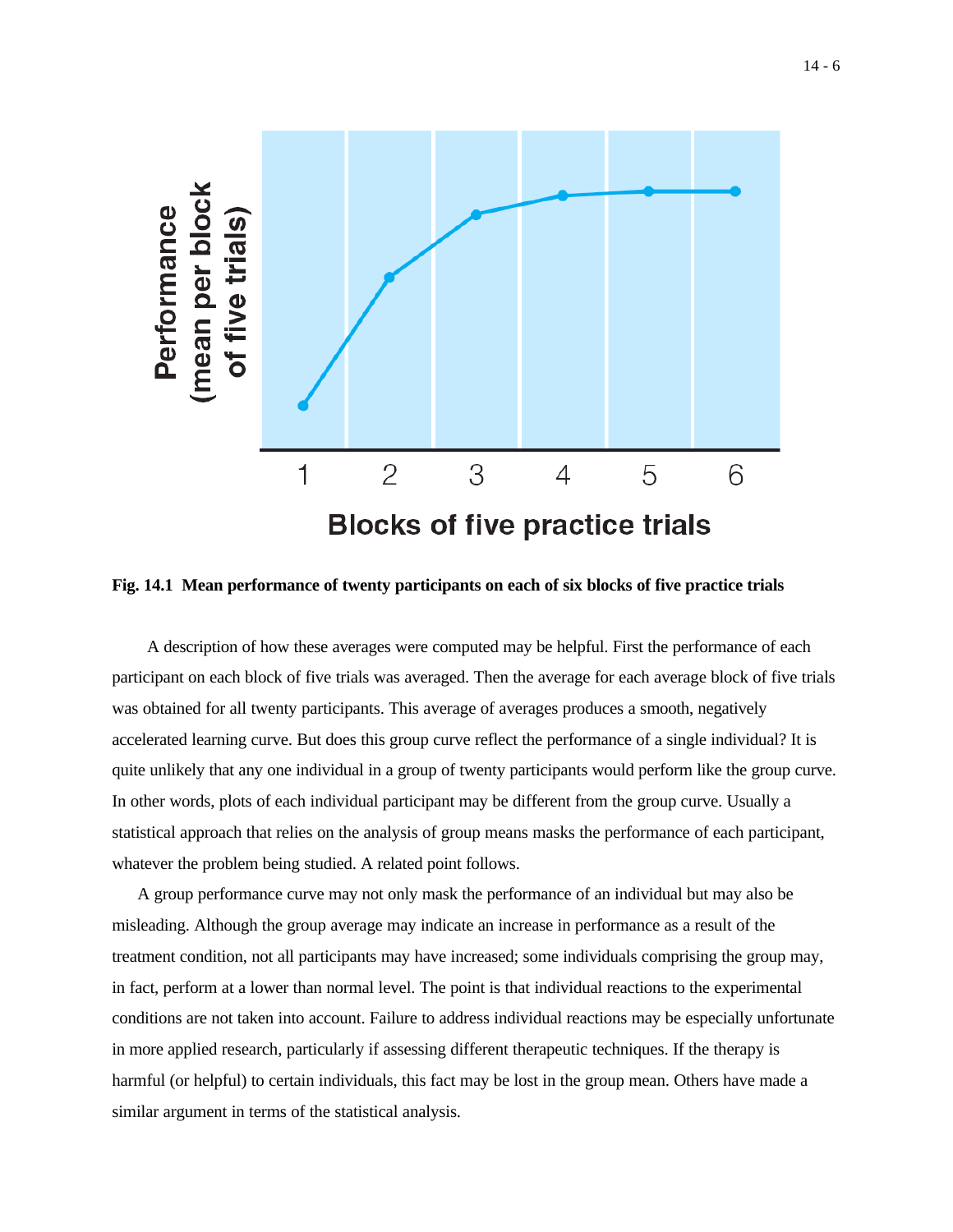The analysis may reveal statistically significant differences between group comparisons but the differences may be due to only a few participants. On the other hand, however, the analysis may not be statistically significant overall but some participants may change markedly as a result of the treatment conditions.

The dependence on statistical evaluation of the data with large sample methods is also a source of unhappiness for some researchers. Have the assumptions underlying the statistical test been satisfied? Is the sample size sufficiently large to give the needed power? Is the sample size too large so that trivial differences between group comparisons will be significant? What about Type I and Type II errors? Some researchers are concerned that investigators are placing greater concern on statistical issues per se and placing less concern on rigorous methodology. Statistical analyses cannot salvage a poor experiment. Complete confounding of variables cannot be corrected by statistical analysis.

Other researchers favor the single-subject method because, for some interests, large numbers of participants may not be available. Consequently, a large sample procedure cannot be used. In applied research dealing with specific behavioral problems, the researcher-therapist might have to wait months or years before obtaining a sufficiently large sample. Applied psychologists are often interested only in a small number of individuals. They need a method sufficiently flexible to allow treatment of individual cases, one that can be altered quickly to adjust to the responsiveness of the individual. Large sample statistical procedures do not have this flexibility.

Table 14.1 compares characteristics of both the single-subject approach and the large sample statistical approach.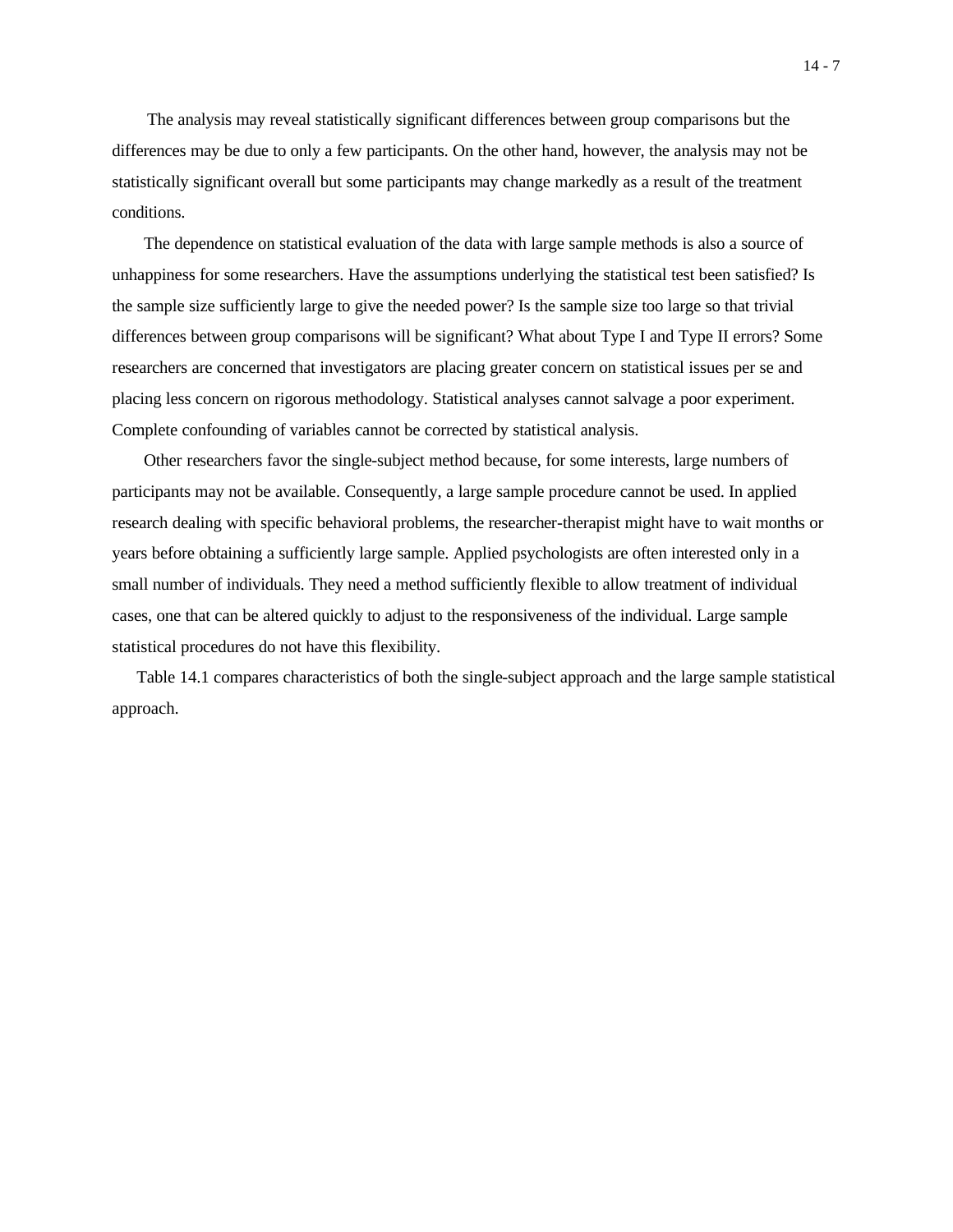| <b>Comparison of Single-Subject and Large-Sample Approaches</b><br><b>Table 14.1</b> |  |                       |                         |  |  |  |  |  |
|--------------------------------------------------------------------------------------|--|-----------------------|-------------------------|--|--|--|--|--|
| Issue                                                                                |  | <b>SINGLE SUBJECT</b> | <b>LARGE SAMPLE</b>     |  |  |  |  |  |
| Random assignment                                                                    |  | Not applicable        | Yes                     |  |  |  |  |  |
| Control groups                                                                       |  | Not applicable        | Yes                     |  |  |  |  |  |
| Manipulation                                                                         |  | Yes                   | Yes                     |  |  |  |  |  |
| Determining reliability                                                              |  | Replications          | Statistically           |  |  |  |  |  |
| Determining generality                                                               |  | Replications          | Sampling                |  |  |  |  |  |
| Number of participants                                                               |  | Usually $1-5$         | Usually $>10$ per group |  |  |  |  |  |
| Flexibility of procedure                                                             |  | High                  | Low                     |  |  |  |  |  |
| Measurement of behavior                                                              |  | Continuous monitoring | Varies                  |  |  |  |  |  |
| Focus of interest                                                                    |  | Individual            | Group                   |  |  |  |  |  |
| Time to complete experiment                                                          |  | Relatively long term  | Relatively short term   |  |  |  |  |  |
| Knowledge of results                                                                 |  | Moment to moment      | After study is complete |  |  |  |  |  |
| Type I and Type II errors                                                            |  | Not applicable        | Yes                     |  |  |  |  |  |
| Statistical assumptions                                                              |  | Not applicable        | Yes                     |  |  |  |  |  |
| Statistical power                                                                    |  | Not applicable        | Yes                     |  |  |  |  |  |
| Laboratory experiments                                                               |  | Yes                   | Yes                     |  |  |  |  |  |
| Field experiments                                                                    |  | Yes                   | Yes                     |  |  |  |  |  |
| Actuarial experiments                                                                |  | N <sub>o</sub>        | Yes                     |  |  |  |  |  |
| Comparison experiments                                                               |  | No                    | Yes                     |  |  |  |  |  |

## **Procedures for the Single-Subject Method**

As noted, when using the single-subject method the effects of the treatment must be shown in individual participants. To accomplish this the experimenter must have considerable control over the experimental situation at all stages of the research. Moreover, he or she must use the proper methodology. As with other research methods, the dependent variable must be clearly defined. Where possible, it should be defined in terms of operations that objectively identify the occurrence or nonoccurrence of the response. In single-subject research the dependent variable is often "rate of responding" and great emphasis is placed on steady state (stable) performance rather than behavior in transition, i.e., in the process of changing.

#### *Establishing a Baseline*

When assessing steady-state behavior in a given condition the behavior is assessed relative to some comparison point. With the single-subject approach, the comparison point is the **baseline** condition. To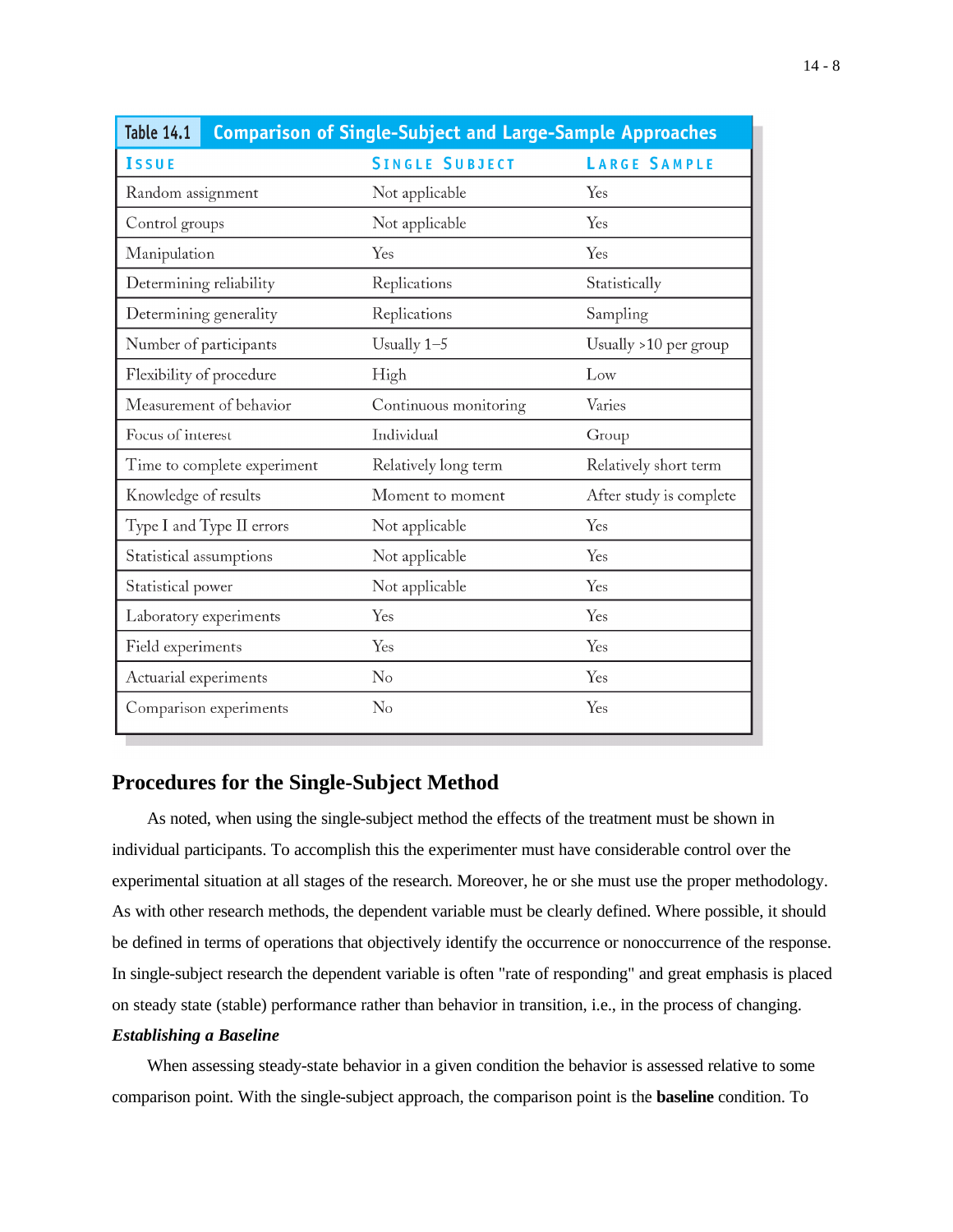establish a baseline, repeated observations of the natural frequency of the behavior of interest (dependent variable) are first made. In effect, you observe the frequency with which the behavior occurs before the treatment (independent variable) is introduced. This baseline serves as a sort of benchmark against which to ascertain whether the subsequent introduction of the treatment condition has an effect. The behavioral effect may be either an increase over baseline responding **(facilitation)** or a decrease under baseline responding **(suppression).**

Because the baseline serves as a point from which the treatment effects are judged, it is important that a stable baseline be established. There is no set number of days or experimental sessions that define baseline stability. Instead, a criterion of stability is established such as "four experimental sessions in which the frequency of the target behavior does not vary by more than 5 percent." In other instances a less demanding criterion of l0 percent may be used. Some participants may take only four days to meet the criterion, while others may take a week or more before the session-to-session variability is less than 5 or l0 percent. The choice between 5 percent or l0 percent is somewhat arbitrary but these values are often used. If baseline behavior is so variable that a 5 or l0 percent criterion of stability cannot be met, then the investigator should strive to acquire greater control over all variables related to the experimental situation. This can be a very difficult task. What is needed is a careful assessment of all aspects of the experiment for possible sources of unwanted variability. This would include assessing the instructions, procedure, apparatus, independent variable, dependent variable, and any other possibilities. It is wiser to assume that the reason for the variability is extrinsic (environmentally induced) and then seek ways to reduce it, rather than to assume that the variability is intrinsic (inherent) and cannot be reduced. If all efforts to reduce variability fail, then the percentage criterion under baseline conditions, e.g., 5 or 10 percent, may have to change upward. Some criterion is necessary to avoid arbitrary decision-making.

*Optimal Baseline.* An optimal baseline requirement for any given response is that it be stable, i.e., there is little change in frequency from session to session under natural (baseline) conditions. In addition, if the treatment is expected to lead to increases in frequency of responding, then baseline responding should not be so high that further increases would be difficult to obtain (ceiling effect). On the other side of the coin, what if the treatment is expected to lead to decreases in frequency of responding? Now the opposite is true. Baseline responding should not be so low that further decreases would be difficult to achieve (floor effects). In some situations the experimenter may be interested in demonstrating both increases and decreases in responding but at different phases of the experiment. If this is the case, then a baseline level that permits both increases and decreases in responding would be necessary. Such a baseline level is shown in Figure 14.2.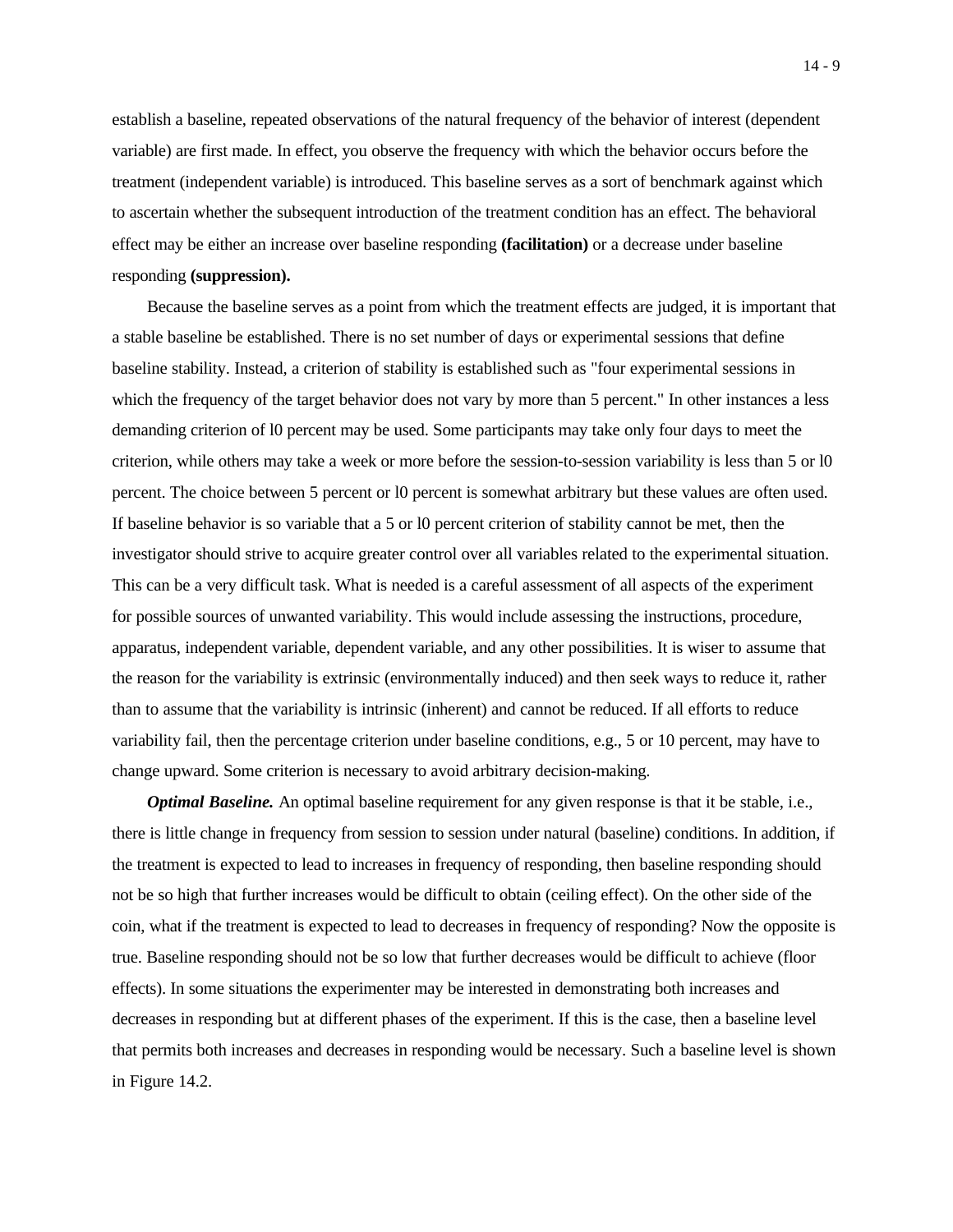

**Fig. 14.2 Baseline when treatment is expected to lead to both increases and decreases in responding at different phases of the experiment.**

After the treatment condition is introduced, departures from the baseline, either upward or downward, can be easily observed. If the frequency of responding neither increased nor decreased nor changed in terms of session-to-session variability, then our independent variable (treatment condition) obviously had no measurable effect.

Recall an earlier chapter in which we discussed the use of different degrees of an independent variable for purposes of identifying a function or trend. We saw that a minimum of three different points or values was needed. A similar requirement is necessary when establishing a baseline across sessions; never less than three sessions should be devoted to establishing a stable baseline since it is not possible to identify a stable pattern with less than three sessions. Reasons for this will become more apparent as we describe different possible baseline conditions.

*Baselines to Avoid.* There are several types of baselines that should be avoided simply because they evidence trends that make it difficult to interpret the effects of the treatment condition. For example, if you were evaluating the effects of praise on the amount of time spent studying, the baseline depicted in Figure 14.3 would not be appropriate. It would be difficult to assess whether obtaining an increase in study time on the fifth session when praise was introduced was a result of the treatment (praise) or a result of continued increases in study time under the baseline condition.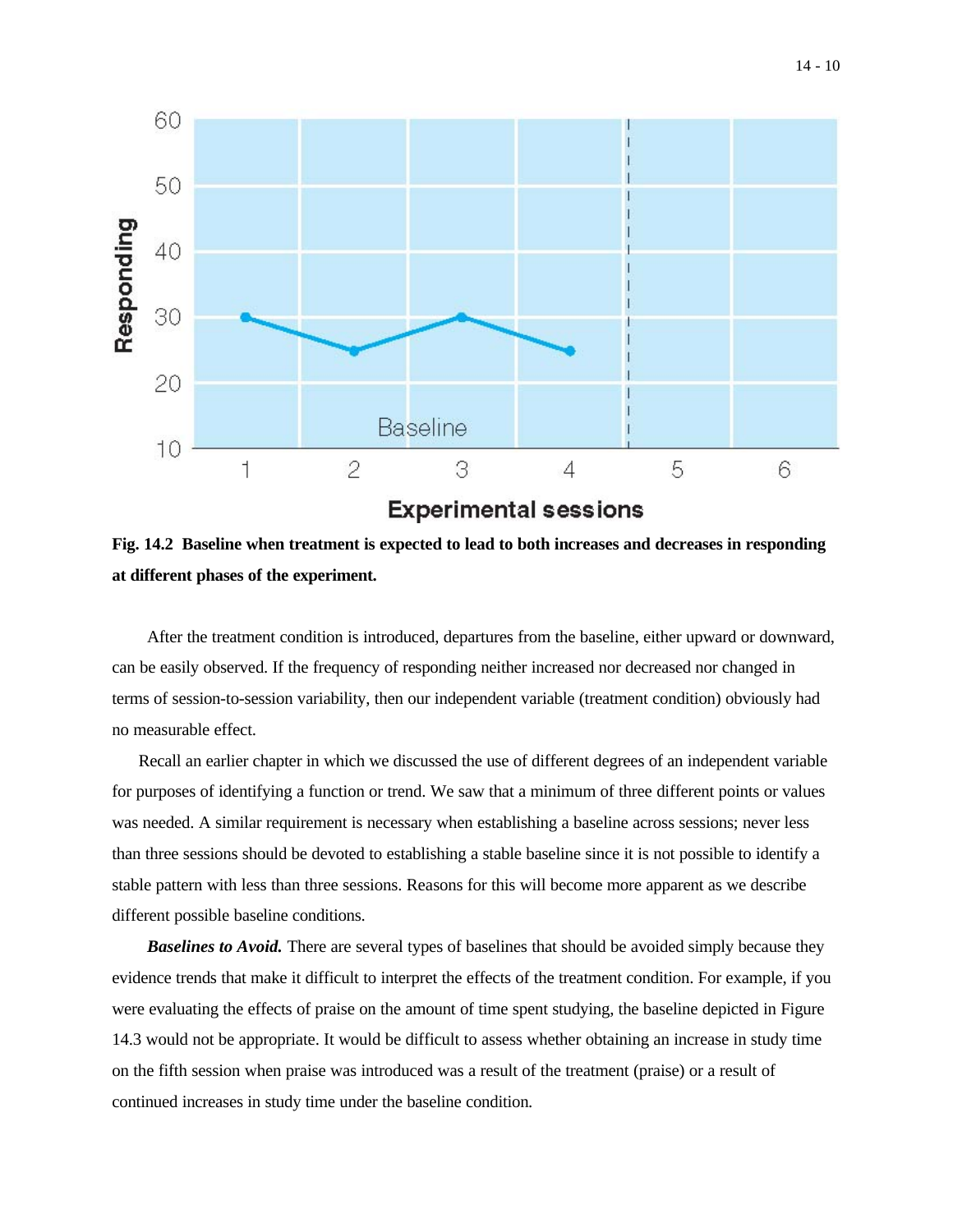

# **Experimental sessions**

**Fig. 14.3 An inappropriate baseline to use in a single subject design when evaluating a condition that is expected to lead to increases in the dependent variable.**

Imposing a treatment on a steadily increasing baseline should be avoided where it is possible. Similarly, the effects of an independent variable may be difficult to interpret with a baseline that continues to decrease, and the effects of the treatment are also expected to lead to a decrease in performance. For example, if we were interested in assessing the effects of punishment on disruptive classroom behavior we would not want to use a baseline as shown in Figure 14.4. Further decreases at session 5 and beyond may be a result of the natural downward trend, a result of punishment, or both factors. In fact, with a baseline either increasing throughout or decreasing throughout, any change or no change in the pattern would be difficult to assess. The soundest procedure would be for the researcher to continue baseline measurement until it leveled off and reached a rigorous criterion of stability. If the measure fails to reach the stability criterion, then we should attempt to achieve greater control over the conditions or find a different measure. Additional options are available to experienced researchers (Sidman, 1960).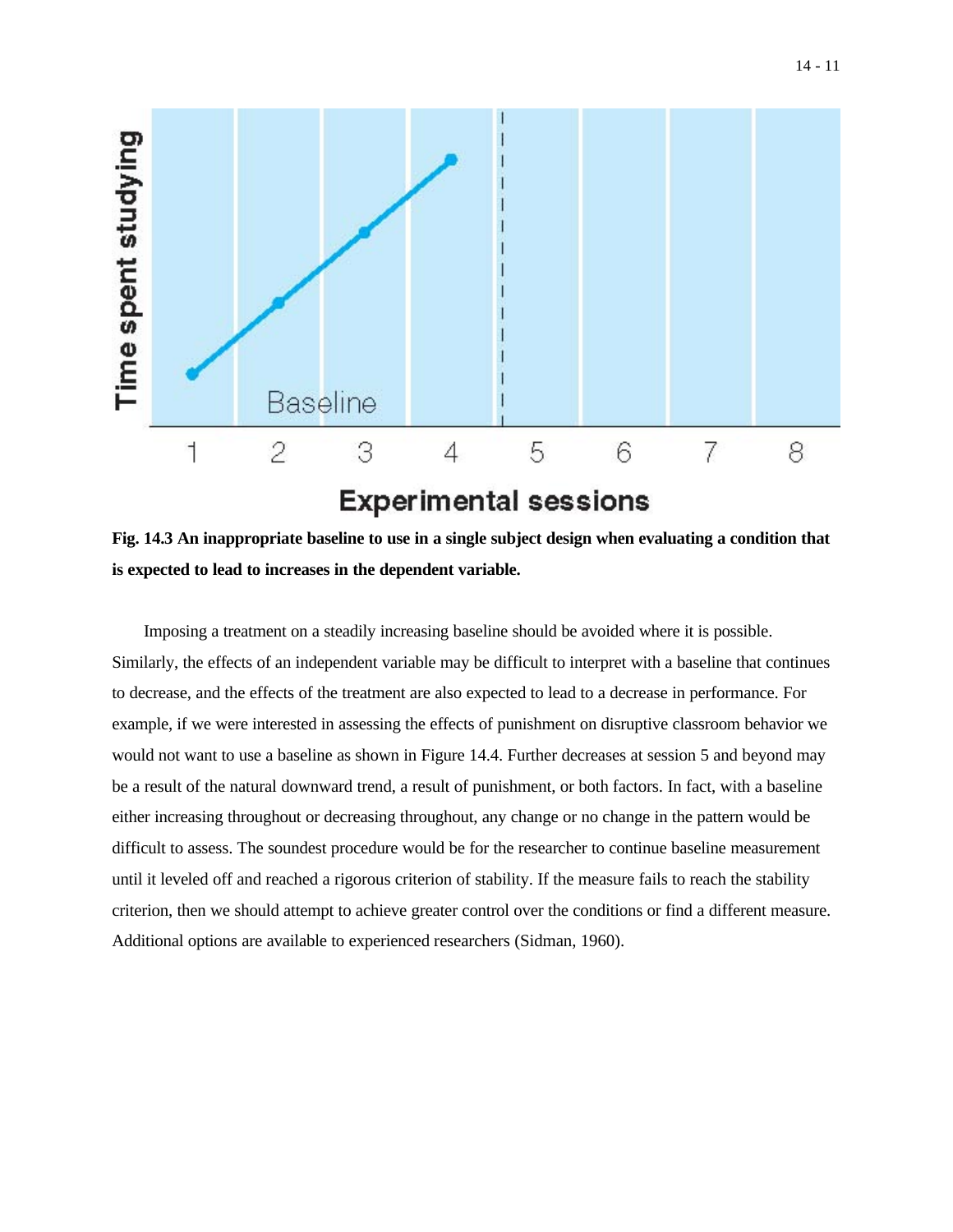



# **Experimental sessions**

**Fig. 14.4 An inappropriate baseline to use when evaluating a condition that is expected to lead to decreases in the dependent variable.**

Finally, if marked variability in responding occurs from one experimental session to the next, it is difficult to interpret any effect that the treatment might have. Figure 14.5 depicts such a pattern. In basic laboratory research, a baseline pattern of this type is of little use. The investigator should make an effort to reduce the variability by eliminating sources of extrinsic (environmental) variability. If unsuccessful in doing so, a different response measure should be considered. At times, simply extending the period across more sessions results in a more stable baseline. However, most investigators would suggest that a careful, systematic assessment of the experimental situation be undertaken to identify sources of variability and then remove or alter them. Again, this means assessing the procedure, apparatus, task, instructions, experimenter, etc.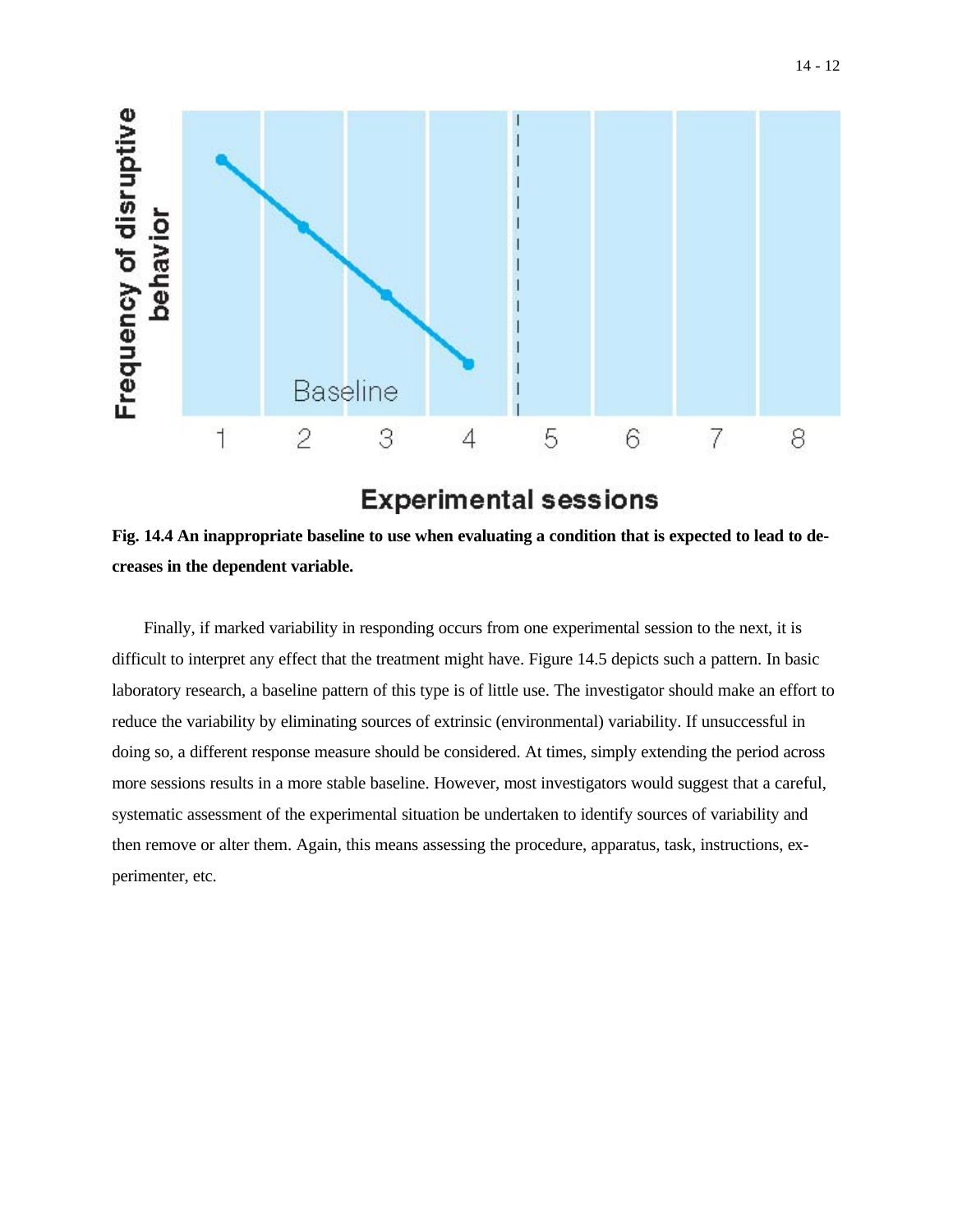



# **Experimental sessions**

**Fig. 14.5 An inappropriate baseline to use when evaluating conditions that are expected to lead to either increases or decreases in the dependent variable.**

In applied areas, such as evaluation of therapeutic techniques, efforts to obtain a stable baseline may be less successful and the investigator, after an exhaustive search for solutions, may have to impose a treatment condition over an unstable baseline. If the effects of the treatment are strong, then they may be seen in terms of both greater stability and a higher (or lower) frequency of responding.

We have not exhausted the different kinds of difficult baselines that are encountered when doing research but we have described the more bothersome ones. The issue of what constitutes an acceptable baseline is a complex one that we have tried to simplify. We will now discuss the treatment phase of research.

#### *Analysis of Treatment Effects*

The analysis of treatment effects will be more understandable to you if we give an overview of the design strategy. It is customary to refer to the baseline phase of an experiment as the "A" condition and the treatment phase as the "B" condition. If there are different kinds of treatment conditions, then the others are referred to as "C," "D," etc.

*AB and ABA designs***.** The weakest design in terms of drawing conclusions and ruling out alternative interpretations is the AB design. This design does not permit the systematic assessment of the treatment condition. There are problems with a single presentation of the baseline and treatment condition (i.e., AB).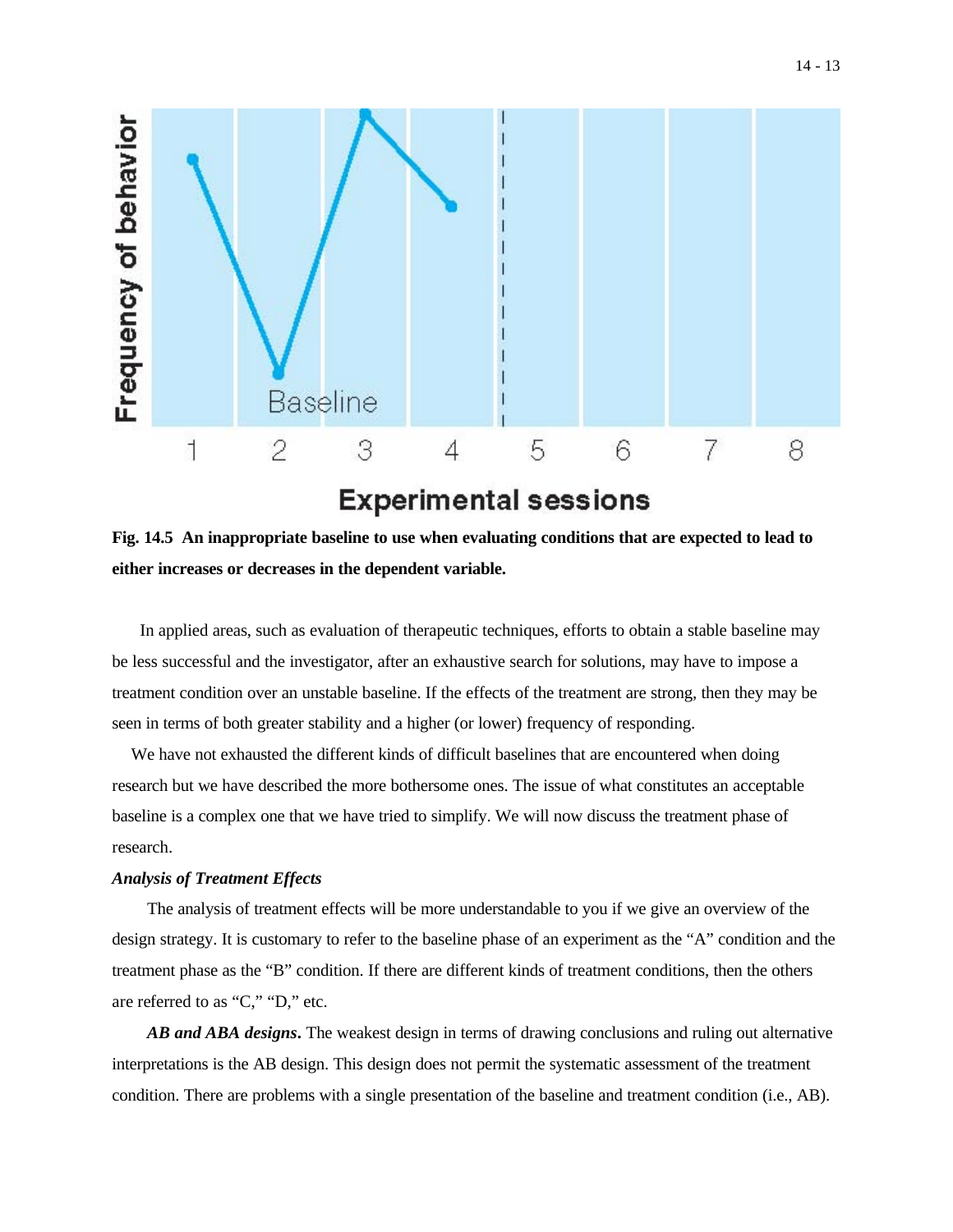For example, what would be the natural course of the behavior across the same time period if the treatment had not been presented? It is similar to conducting an experiment without using a nontreatment control group. Without a control group, we cannot be sure that the behavior was altered by the treatment condition, rather than by some extraneous condition. The same is true of the AB design. It is possible that changes in behavior during the treatment phase result from some unknown environmental event not related to the treatment. The AB design does not permit ruling out this alternative hypothesis. It is sometimes tempting to accept the results of an AB design and conclude that the treatment had an effect when low levels of baseline behavior (A) are followed by sudden dramatic increases with the introduction of the treatment (B). But to do so would be inappropriate, since proper control procedures were not present. Nevertheless, results of this kind would certainly be very encouraging and should be pursued further, but with a more powerful design. One such design is the ABA procedure. The AB design should be used only under circumstances that do not permit a more adequate method. These instances are more common in applied settings.

The ABA design is a far more powerful design than the AB design simply because the treatment condition is *introduced* for a period of time and then *withdrawn.* There are two opportunities to assess whether the treatment condition is effective—introducing it and withdrawing it. If behavior shows a systematic change, then your confidence is increased that the treatment, rather than some unknown environmental event, is the reason for the behavioral change. It is quite unlikely that natural conditions would increase and then decrease behavior as it did when the treatment was presented and then withdrawn. Showing the same or similar relationships in other participants would further strengthen your confidence that the treatment was responsible.

The ABA design is generally criticized on two counts. One is that replication of the effect within a participant is not shown. The importance of this type of replication will be described in more detail below. The second problem relates to the applied setting where behavior modification is considered desirable. If the treatment (e.g., therapy) is effective in modifying behavior, then it is desirable to end the investigation on a treatment phase rather than a baseline phase.

*ABAB design.* The most powerful design strategy (best method for assessing treatment effects) that we will discuss is the ABAB design. The ABAB design is a shorthand way for stating that we first determine a baseline (A), then we introduce the treatment for the first time (B). After the criterion of ability is achieved we then withdraw the treatment and reintroduce the baseline condition (A). Finally, after baseline stability is reestablished, we present the treatment condition (B) for the second time. This ABAB design, when used, is a very powerful design that allows the researcher to make strong conclusions regarding the treatment effects. With this design the researcher demonstrates the degree of control over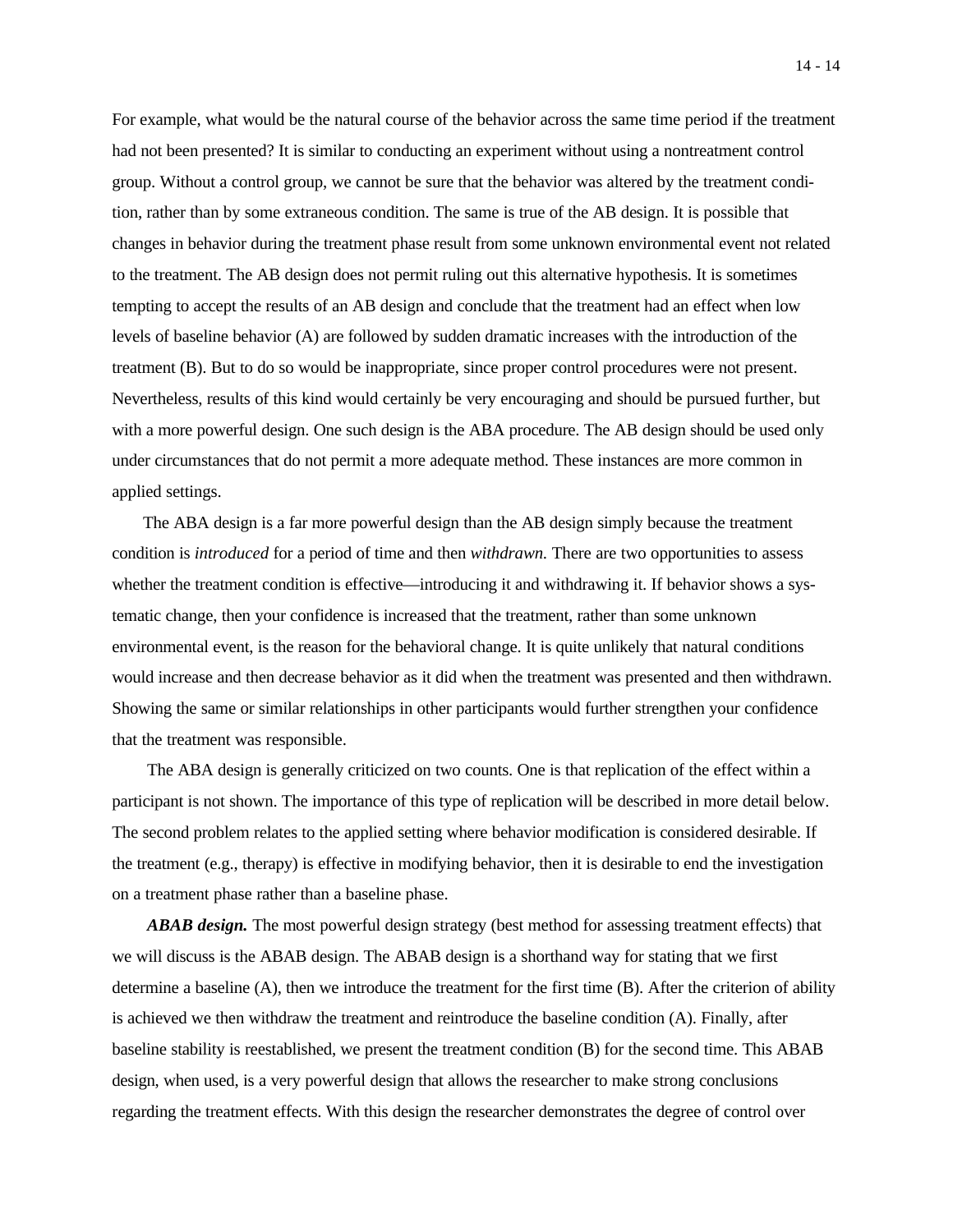behavior in two ways—first by *introducing* the treatment condition, then by *removing* it. Again, we will repeat the procedure. After the baseline is established (A), the treatment condition (B) is *introduced* and the extent to which the treatment influences behavior (the extent to which behavior departs from baseline) is assessed. Then, following stable performance, the treatment condition is *removed* (baseline condition (A) again presented). Performance should then return to the original baseline. The final phase requires that we again present the treatment condition (B) and end the experiment with it. We will now give an example of an ABAB design strategy.

Over the years, researchers have been interested in whether participants prefer predictable over unpredictable painful events. Many used the single-subject method with a sample of 3 or 4 participants. It is interesting to note that the studies used very similar procedures even though different species were involved, e.g., fish, birds, rats, humans. The initial studies in this area used rats as participants, a brief electric shock as the mildly painful stimulus, and a tone to signal if shock was to occur. Researchers first exposed the animals to predictable shock (a five-second tone signaled when a .5 second shock occurred) and to unpredictable shock (unsignaled shock) to acquaint them with the conditions and to make sure that they had equal experience with both. (The number of shocks was the same whether predictable or unpredictable. The only difference was that a signal preceded one condition but not the other.)

During this initial exposure to the two conditions, participants could not alter (change) the condition from one to the other. However, their responses on a response lever were recorded, even though responses on this lever had no effect at all. This period served as a baseline period (A) to measure how frequently they pressed the lever when there were no consequences. Responses on the lever occurred but were low in frequency during the baseline phase. After four days of being exposed to both signaled and unsignaled shock and with baseline responding stable, animals were given a choice between the signaled and unsignaled conditions. During this choice phase (treatment phase), the response lever was functional and responses now changed the conditions from one to the other. Animals at this time were placed in the unsignaled condition but if the lever was pressed the condition changed. A response on the lever changed the condition to the signaled one for a period of one minute. At the end of this one-minute period, the condition automatically changed back to the unsignaled condition and remained there unless another lever response was made. If the predictable (signaled) condition was reinforcing (preferred), response rate should increase over baseline; if it was punishing (not preferred), response rate should decrease. After choice behavior stabilized and preference was determined, the baseline condition was reinstated. This was followed by another treatment condition (preference testing). The results of the experiment were similar to those shown in Figure 14.6.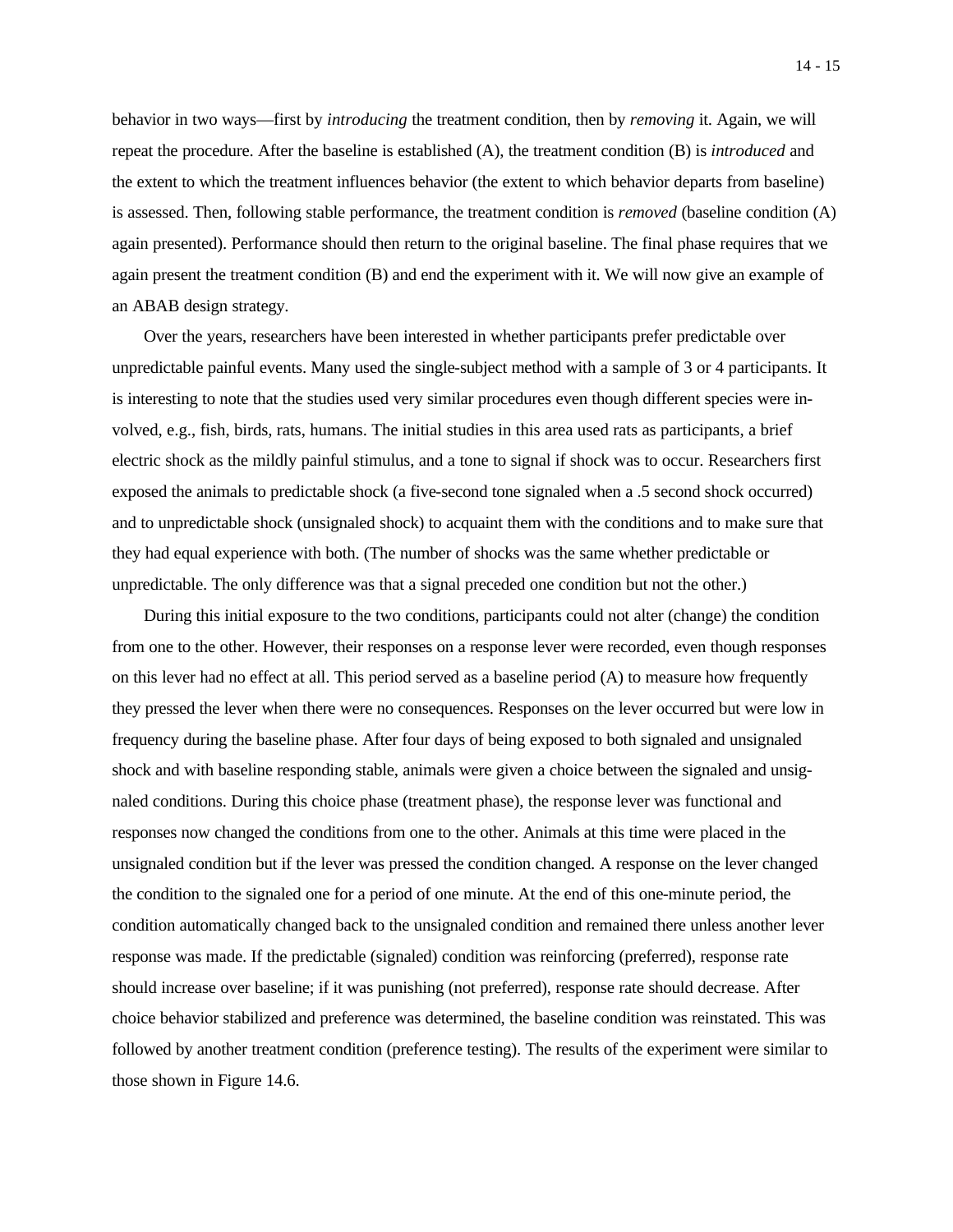

**Fig. 14.6 Single-subject ABAB design in which the participant could choose between predictable (signaled) or unpredictable (unsignaled) shock. The results would be similar whether percent of time or number of lever presses were used as the dependent variable.**

During the baseline conditions (A) participants lever-pressed at a rate sufficient to remain in the predictable shock schedule (had the levers been effective) only about 20 percent of the time. When the treatment condition (B) was introduced, participants changed from the unpredictable schedule at a rate sufficient to spend 90 percent of the time in the predictable condition. When the treatment condition was withdrawn and the baseline condition reinstated (session 9), responding again returned to a low level. This showed that withdrawing the treatment *reversed* performance from high to low responding. Finally, when the treatment condition was introduced for the second time (session 13), responding on the levers increased to a high level. Data such as this demonstrate convincingly, without the need for a statistical analysis, that the treatment condition is systematically controlling behavior.

Let's apply the ABAB design to our question regarding the effect of TV violence on aggressive behavior in children. It should not be too difficult for you to imagine how such a single-subject design could be implemented. First, a child is selected for the study. Typically, the participant is someone who is readily available to the researcher and has the characteristics of interest (e.g., particular age). Then a baseline level of aggressive behavior is established during a week in which the child does not watch TV programs that contain violence. All of the issues regarding observation and measurement that have been discussed in previous chapters must be considered to develop a quality protocol for recording the dependent variable (level of aggressive behavior). After the one-week baseline, the treatment is imposed on the second week. During this second week, the participant is exposed to TV programs with violence and aggressive behavior continues to be recorded in the same manner as the previous week. The third and fourth weeks are replications of the first and second weeks. That is, the third week involves TV programs without violence and the fourth week involves TV programs with violence. Remember that measurement of the participant's aggression (dependent variable) remains consistent throughout the experiment.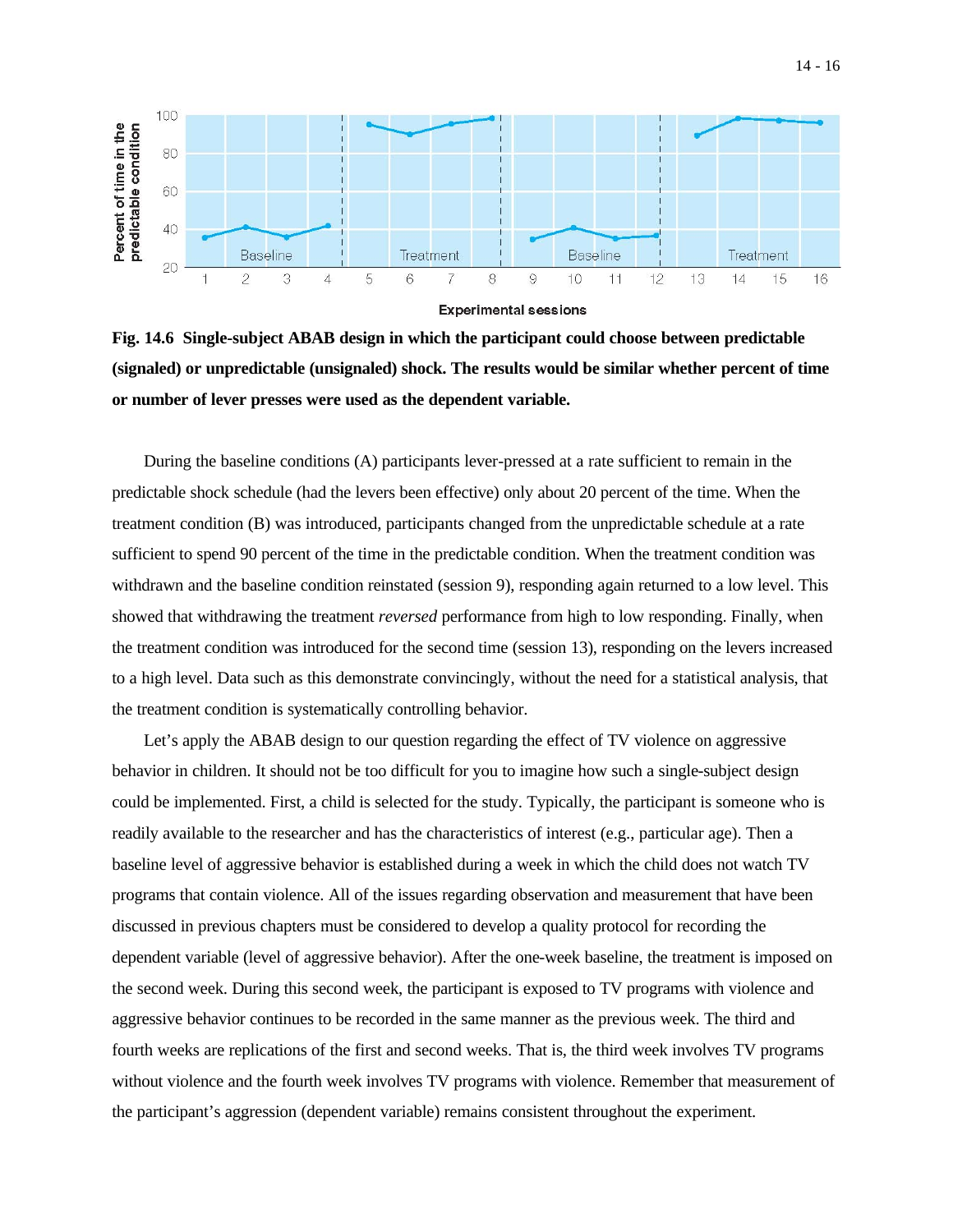Some products advertise their effectiveness by pointing to "single-subject research" that consists of

testimonials from individuals. Let's examine the information in Box 14.1 regarding claims that slippers

can help you lose weight.

#### **Box 14.1 Thinking Critically About Everyday Information – Diet slippers that help you to lose weight**

A Japanese company sells diet slippers that are designed to help a person lose weight. In support of their product, the company provides testimonials from individuals who have tried the slippers. Some of the testimonials include the following:

## **"Testimonial No.** 1

I always wear diet slippers. It's been more than two years since I tried these slippers for the first time. I have lost weight. Also minor health problems that I had are gone. I feel great every day. I want to share the benefits with lot of people. Therefore, I encourage them to try Diet Slippers. They are very happy with the results.

## **Testimonial No. 2**

Hello, I'm a great fan of diet slippers. It's been almost one and half years since I started wearing these. I lost about 5 lb. Before I wore the Diet Slippers, I could not afford to take three meals a day because the fear of gaining weight. Now I don't have to worry about it. It took a little while for me to get used to the Diet Slippers. First I felt a little tired after the first use. But now, I feel totally comfortable in them and can't go without them even one day. I thank you for your wonderful creation.

#### **Testimonial No. 3**

Thanks to Diet Slippers, I have lost 9 lb.

#### **Testimonial No. 4**

My mother-in-law is quite impressed with Diet Slippers, because without causing any negative effect to her health, she was able to lose 5 lb. I thank you on behalf of my mother-in-law."

Consider the following questions:

- 1. How are these testimonials similar to single-subject designs?
- 2. Do the testimonials provide evidence of stable baselines?
- 3. Do the testimonials provide evidence of intra-participant replication of the effect?
- 4. What might be an alternative explanation for the reported weight loss?

Retrieved June 10, 2003 online at:

http://www.myshaldan.com/testimo.htm

## *Intra-Participant Replication*

The preceding study regarding TV violence exposed each participant twice to the baseline and

treatment condition. When the conditions are repeated with the *same* participant, we are using

**intra-participant replication.** This is an important part of the single subject method. As we have noted,

the primary interest among psychologists is focused on the behavior of individual organisms.

Intra-participant replication focuses on the individual participant and identifies the factors affecting the participant. Systematic behavioral changes can be observed in individual participants by introducing and withdrawing the treatment condition. Intra-participant replication, then, demonstrates that our method is reliable, that the treatment effect is real, and that we have control over behavior.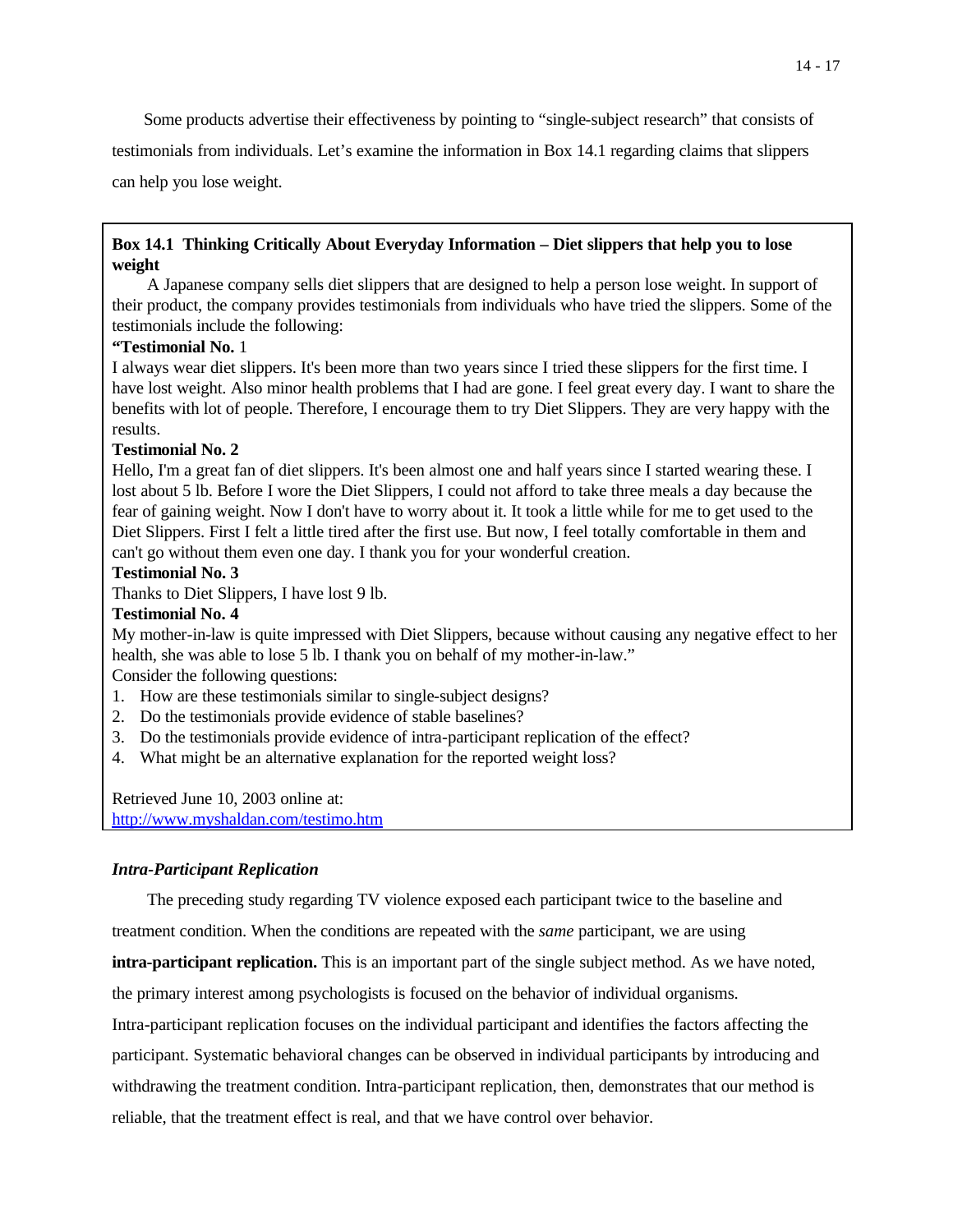The decision on the number of intra-participant replications that are necessary is sometimes difficult and may vary from experiment to experiment. Often a single replication is enough, i.e., ABAB. The number of intra-participant replications decided upon may vary according to the size of the treatment effects, the stability of the behavior, whether inter-participant replication is obtained, whether inter-species replications exist, whether similar related findings exist, and how well the present findings fit in with established findings.

A word should be said about the size of the effect. Small but consistent treatment effects combined with stable individual baselines can be important. Such effects, even though small, indicate experimental control over behavior. Perhaps with more effort and exploration, the conditions leading to a larger effect will be discovered.

#### *Inter-Participant Replication*

We have seen that it is possible to demonstrate repeatedly consistent behavioral changes as a function of the treatment in an individual participant. It is also possible to demonstrate the same effect consistently in other participants. This **inter-participant replication** establishes the generality of the findings, i.e., showing the effect occurs in more than one research participant. There are no hard and fast rules on the number of participants for which inter-participant replication must be shown. Much of the published research involves three to five participants per experiment. However, it is not unusual to find either fewer or more participants in different experiments. In addition to demonstrating that your findings can be generalized to other participants, inter-participant replication also demonstrates that the researcher has identified the controlling factors sufficiently to permit replication to other participants. On occasion, however, inter-participant replication is unsuccessful. When this occurs, additional detective work is usually necessary. It may be that greater control over the experimental situation is necessary. It is also possible that, because of individual differences, some participants react less to a given treatment. If the treatment were increased slightly (intensity, duration, frequency, etc.), inter-participant replication might be successful. This ability to treat individual participants in a flexible manner is one of the great strengths of the single subject approach.

#### *Reversible and Irreversible Behavior*

When intra-participant replication is achieved, we have demonstrated that baseline responding under the nontreatment condition can be recovered again once the treatment condition is withdrawn. We refer to the behavior as being **reversible behavior.** Without this feature, intra-participant replication is not possible. In contrast, **irreversible behavior** refers to those occasions when the original baseline cannot be recovered after the treatment has been withdrawn. The baseline level of responding remains at the same level as it was under the treatment condition. Many critics of the single-subject approach argue that this is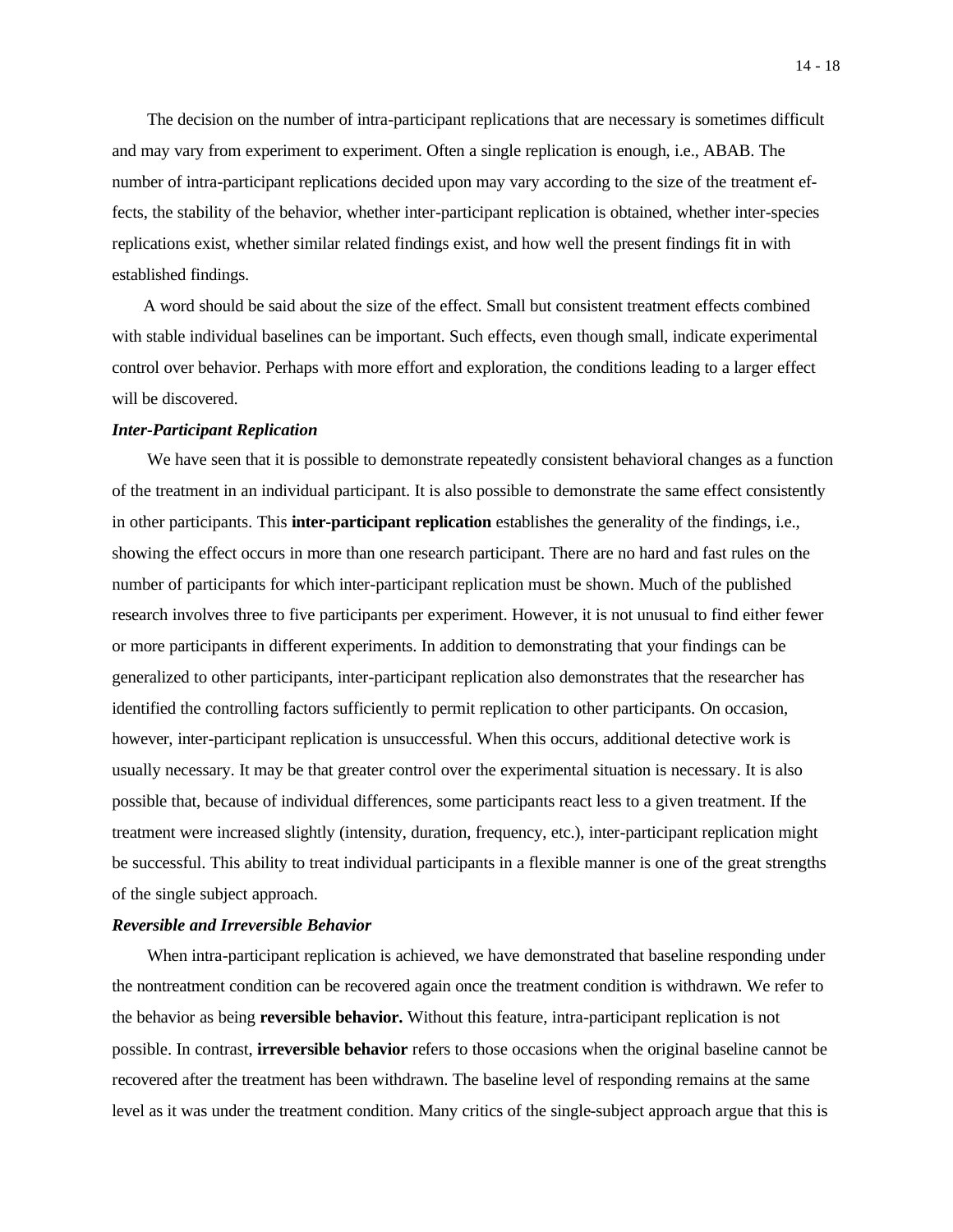one of its weaknesses and that the method cannot be used when baseline responding is not recoverable. However, supporters argue that irreversible behavior may not be due to uncontrollable intrinsic factors (factors within the participant) but, instead, may be due to extrinsic controlling factors (experimental-environmental factors). They argue that a careful assessment of the situation and thoughtful changes based upon this assessment, more often than not, will produce reversible behavior. Often it is achieved only after a number of attempts. However, they do not argue that all behavior is reversible.

There may be situations in which the behavior is not reversible. For example, drug research may encounter carry-over effects in which the effects of the drug last longer than anticipated and continue to affect behavior after the treatment (drug) is thought to be removed. The solution to this problem is to allow enough time for the drug to dissipate. A more difficult problem may arise when a single-subject design involves experimentally-induced brain lesions in animal research. If the tissue damage is permanent, the treatment cannot be withdrawn, thus precluding the ABAB design. To overcome this difficulty, researchers have used pharmacological agents that only temporarily affect brain functions instead of producing permanent impairment. There are yet other instances where behavior appears irreversible because of learning factors. The example of spontaneous speech in an autistic boy at the beginning of this chapter is one example. Consider another example. If a number of problems have the same solution and the solution is learned through a reinforcement procedure, you can withdraw the reinforcement but the solution to the problem will remain. Conceivably, then, researchers on occasion will encounter behavior that does not reverse (return to baseline levels) when the treatment condition is withdrawn. Given this state, the powerful ABAB design strategy cannot be used. For this reason, and others, there is an alternative procedure, referred to as the multiple baseline procedure. The latter procedure is also useful in therapeutic situations where withdrawing a therapeutic treatment for purposes of identifying the controlling factor may be undesirable or unethical.

#### *Multiple Baseline Procedures*

As we noted, the ABAB design is not appropriate when we are unable to recover our baseline level of performance or when the withdrawal of treatment poses an ethical dilemma. Under these circumstances, a different design strategy such as the **multiple baseline procedure** is necessary. In effect, the multiple baseline procedure allows the researcher to perform intra-participant replication with *different responses* rather than the same response.

The multiple baseline procedure requires that baselines be provided for several different responses and that these responses be independent of each other. To say that the responses are independent implies that increases or decreases in frequency of one response do not affect (lead to increases or decreases) in the frequency of other responses. (See Figure 14.7.) Usually, baselines for three or more different responses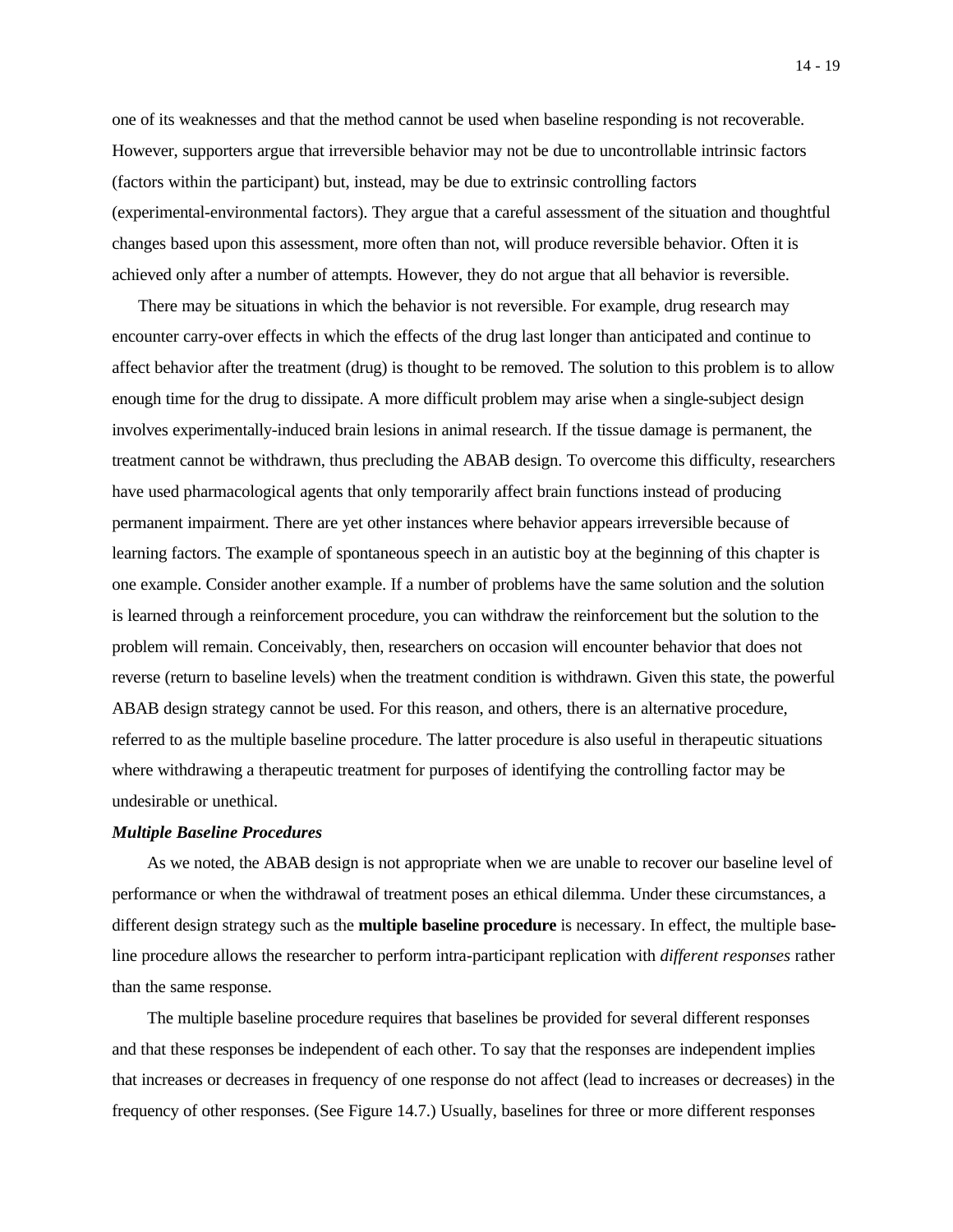are needed when the multiple baseline procedure is used. Baseline responding is established in the same manner as described previously except that baselines for several responses are plotted at the same time. Then the different responses are treated one at a time.



**Fig. 14.7 Illustration of multiple baseline procedures when responses are independent (a) and not independent (b). Note that when experimental treatments are introduced in (a),**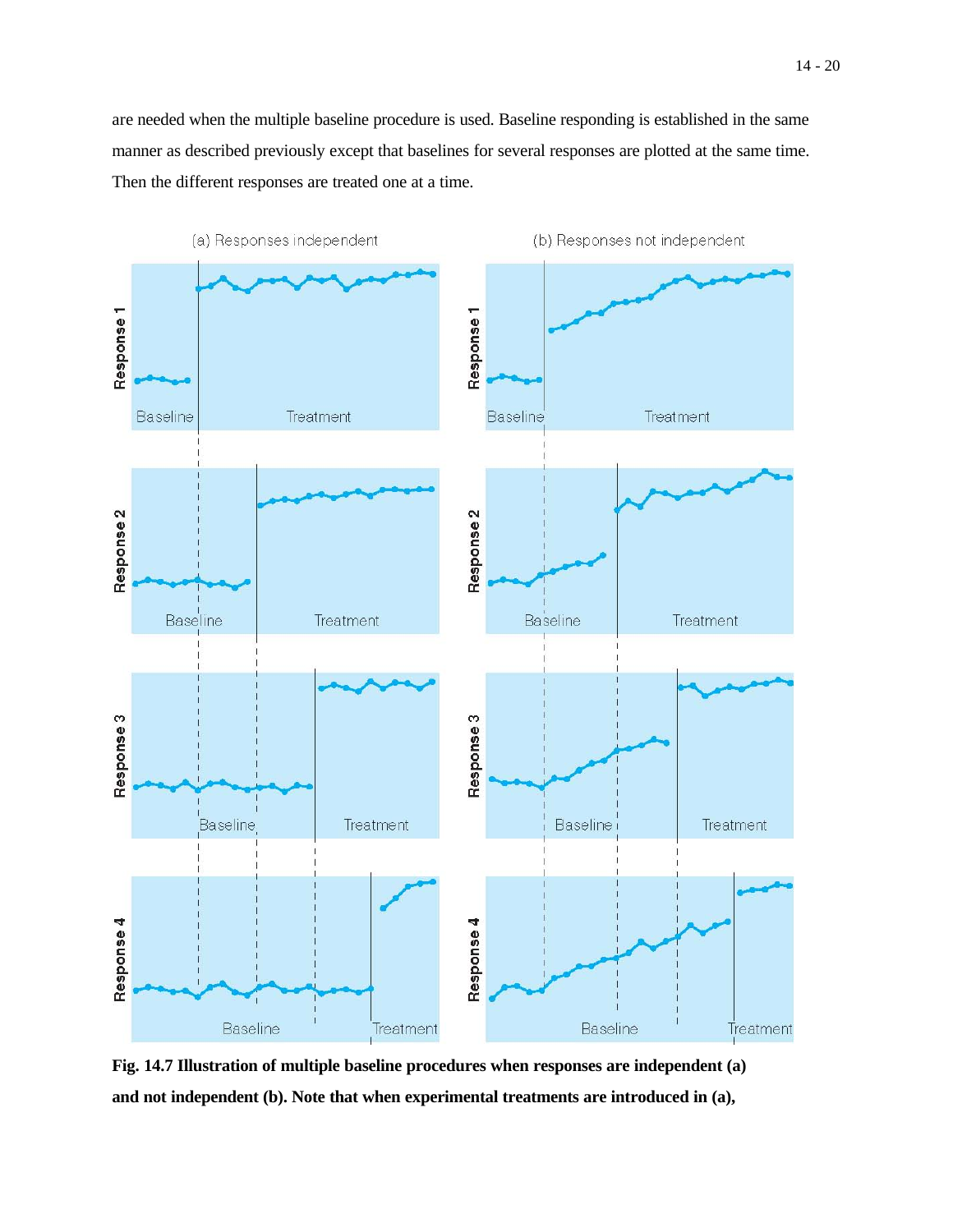# **the baselines of the remaining responses are unaffected. In (b), the introduction of each treatment produces a change in the baseline levels of the remaining responses (hypothetical data).**

To illustrate, after stable baseline levels are established, the treatment condition is applied to only one of the responses (target response). The other responses are not treated and remain under the baseline condition. Changes in the target response are recorded to assess the treatment effects but the other responses, those not receiving any treatment, continue to be monitored in the baseline condition. After the target response stabilizes to the treatment condition, the experimenter then applies the treatment to the second response until it stabilizes, then the third response is treated. Since a withdrawal phase is not used with this procedure, the treatment of each response following the establishment of the baseline is essentially an AB design. As with any of the single-subject designs, the effectiveness of the treatment condition is assessed by a change in behavior relative to the baseline level. In the case of the multiple baseline procedure, the treatment effects are assessed by comparing the response receiving the treatment with its no-treatment baseline and also with the baseline of the untreated responses. The latter would be meaningless if the responses were not independent. Although the multiple baseline procedure is not as effective as ABA or the ABAB design, it does demonstrate replication of the treatment condition *across responses.*

Let's consider an actual study that is not recent but is nonetheless interesting (cited by Leitenberg, 1973). Two investigators used punishment to deal with a case of transvestism. A male patient reported becoming sexually excited by dressing as a woman and was apparently unhappy about his feelings. Although, at the age of twenty-one, the patient had never had girlfriends, he wanted to have a normal heterosexual relationship. Aversion therapy was used twice daily. It consisted of shocks to his arm or leg while he was either dressing as a woman (cross-dressing) or while thinking (fantasizing) about dressing as one. In the latter instance, the participant signaled the investigator when fantasies occurred. Shocks were withheld if the participant discarded the female garments. One response measure was sexual arousal, as determined by the circumference of the penis, to female pajamas, panties, slips, skirts, or a slide of a nude woman. Latency of the response was also recorded. After baseline responses to these garments were determined, the treatment of shock was introduced. The investigators found that, after the response of putting on panties was shocked a number of times, penile erection to this stimulus was suppressed. However, erections to the other garments continued to occur. Then responses of dressing up in the other garments were shocked until erections ceased to each. It was shown by the investigators that while erection no longer occurred to the female clothing, it continued to occur to the nude slide.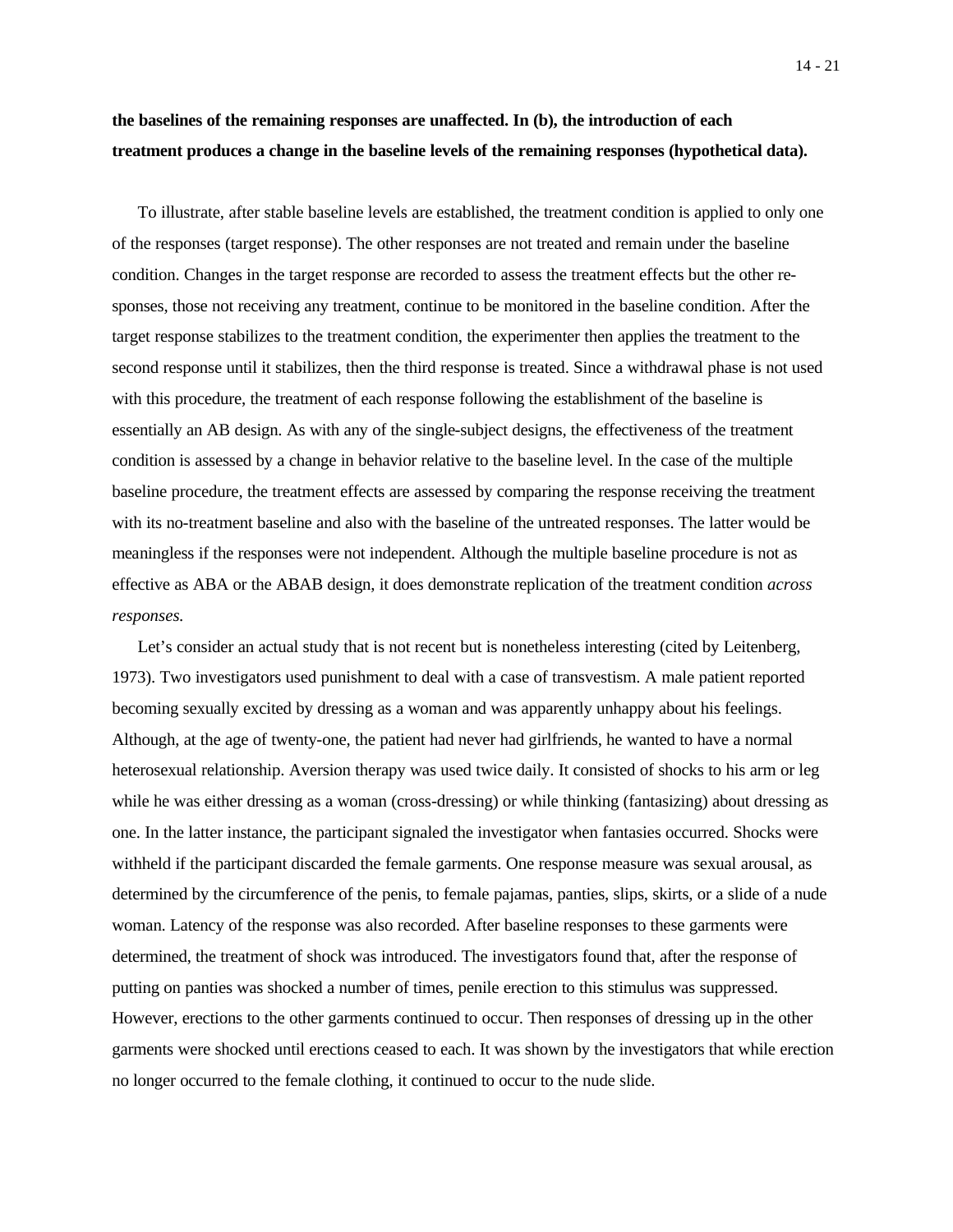The multiple baseline procedure is also illustrated in an interesting study in which investigators used punishment to successfully modify undesirable mealtime behavior among sixteen severely retarded males (Barton, Guess, Garcia, & Baer, 1970). The undesirable behavior included *stealing* food from others, *eating with fingers* rather than utensils, *pigging* (eating spilled food from the floor or lapping food directly from the tray), and *making a mess,* such as spilling or dropping food. The study ran nearly four months. Punishment consisted of removal (time-out) from the dining area whenever the undesired behavior occurred. In some instances, removal was for the entire meal; in other instances, for a shorter period. The investigators started by recording baseline frequencies for each behavior (stealing, pigging, etc.). The first response had only a six-day baseline before the punishment (treatment time-out) was introduced, e.g., stealing. While punishment was being given for stealing behavior, baseline recording continued for the other responses. When stealing stabilized, then punishment was introduced for the second response while baseline recording continued for the remaining two responses. This procedure continued until all responses were under the punishment procedure. For the most part, but not entirely, independence among the responses was observed, i.e., punishing one response affected primarily only that response and not the others. The efforts of the researchers were successful: The undesirable mealtime behavior greatly improved as did the morale of the workers. An idealized depiction of the study appears in Figure 14.8. The figure also clearly outlines the procedure.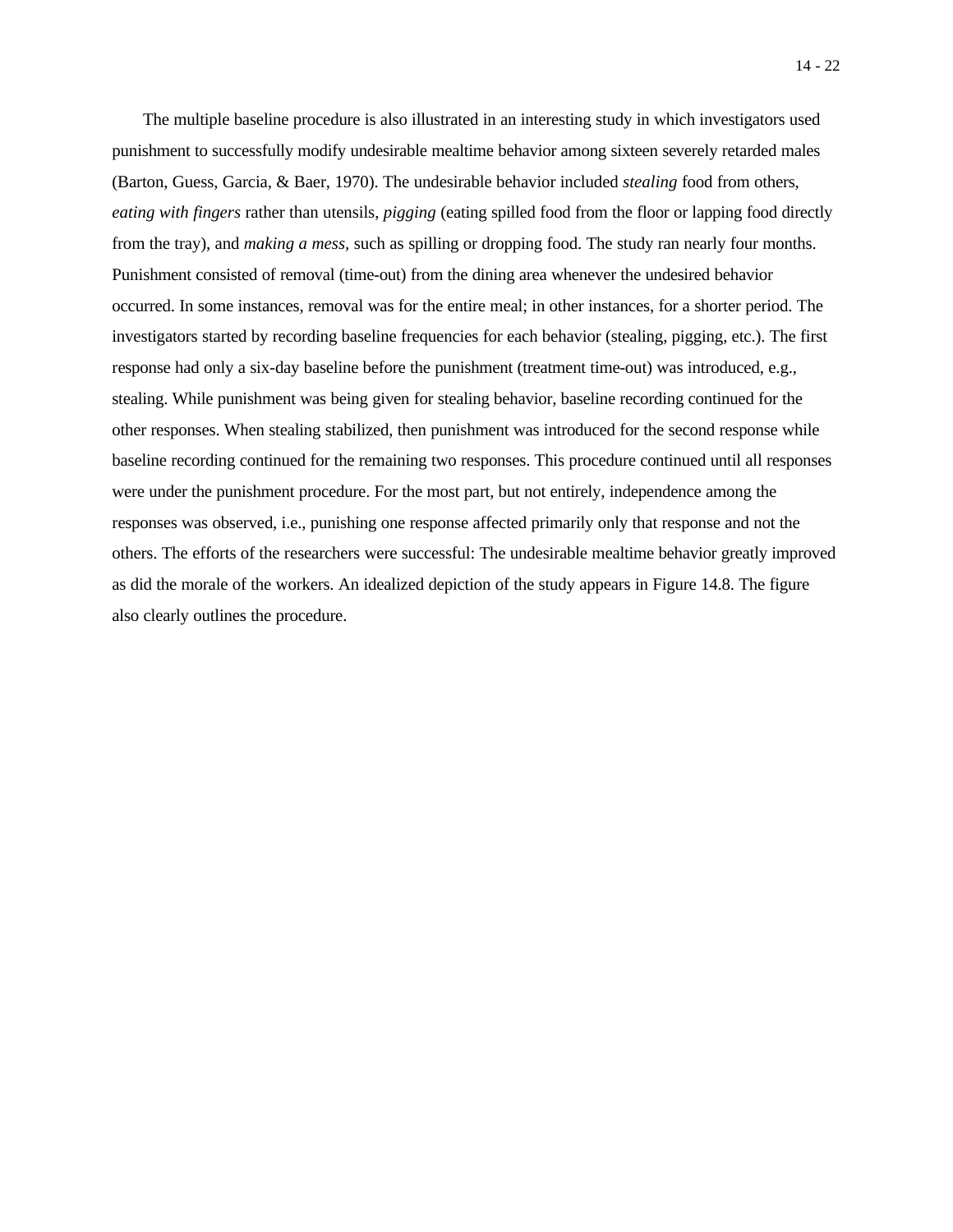

**Fig. 14.8 An idealized graphic representation of a successful effort to suppress undesired behavior by the use of punishment using the multiple baseline procedure. Note that the treatment effects appear to be relatively independent and that all four undesirable responses were successfully suppressed.**

We want to repeat, before leaving this topic, that the multiple baseline procedure is used either because the baseline level of responding cannot be recovered when the treatment condition is withdrawn, or withdrawal of the treatment may have an adverse effect on the participant, especially in a therapeutic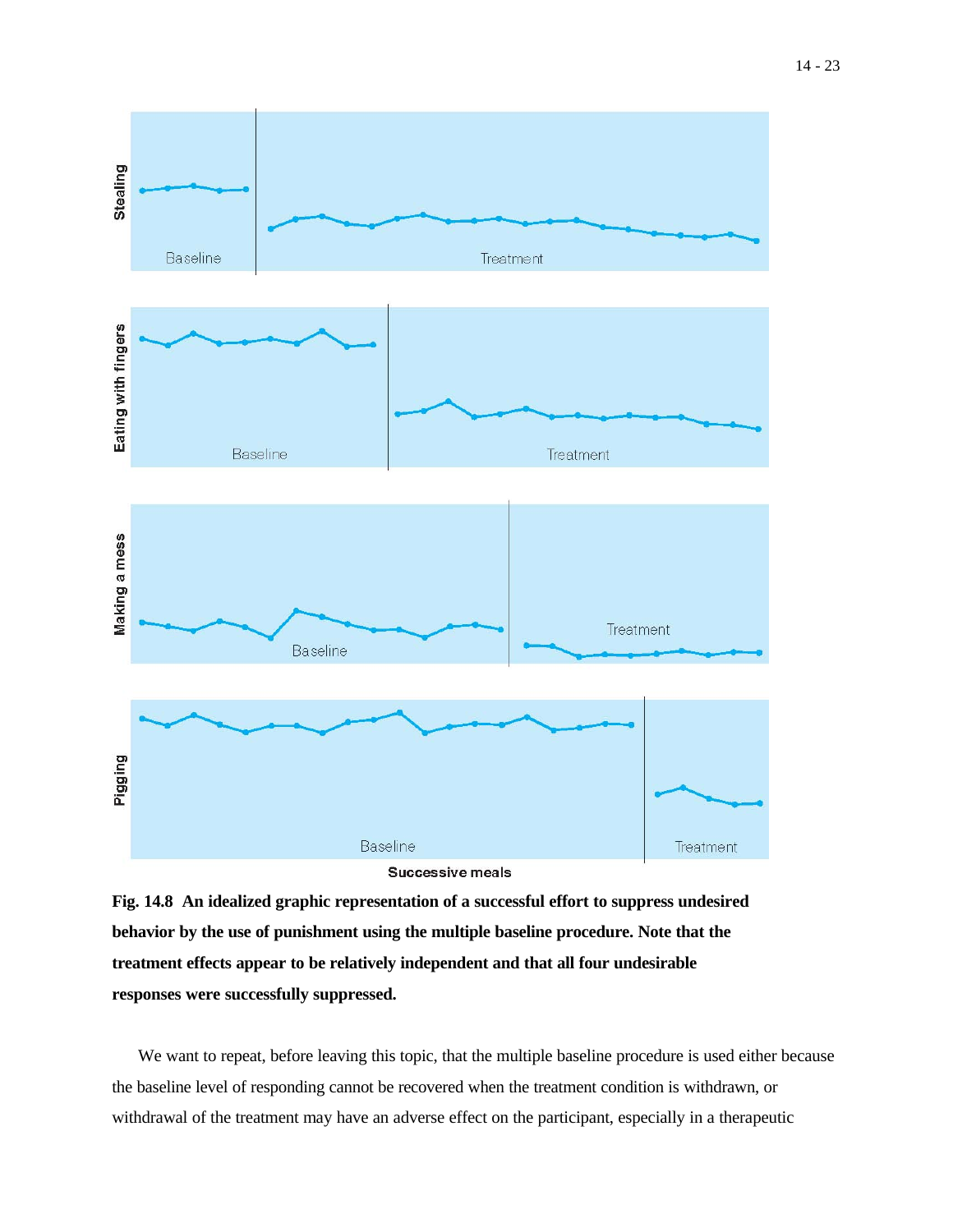setting. The multiple baseline procedure is not as powerful as the ABAB design where both intra- and inter-participant replication can be shown by both the introduction and withdrawal of the treatment. However, as we have shown, replication across responses within the same participant can be shown with this procedure.

#### **Time-series Designs**

In many ways the single-subject approach is similar to a time series analysis in that the stability and changes in behavior are studied across time or experimental sessions. Time series analysis is characterized by repeated measurements of the dependent variable over time with an introduction of the independent variable at a particular point in time. Trends or patterns of behavior are observed both before and after introduction of the independent variable. Consistent with the theme of this chapter, the time series analysis can be conducted with more than one participant but data analysis is typically focused on individual participants.

Because time series analysis is characterized by relatively long-term measurements of some dependent variable, you must be careful to consider extraneous variables often associated with repeated measures designs. These include history, maturation, attrition, instrumentation, and carryover effects. In some cases, a change in the level of behavior may be the result of one of these extraneous variables rather than the introduction of the independent variable.

Time series analysis is also a technique that is often used to track changes in behavior that occur on a large scale. For example, does a full moon make people more likely to commit crimes? One could track crime statistics on a daily basis over a long period of time and relate those statistics to the fullness of the moon. Note that this is not an experimental design because there is no independent variable manipulated by the researcher. Thus, cause/effect conclusions would not be warranted. A time series analysis in which there is a bit more control would involve the tracking of crime statistics both before and after a new law is passed that increases the punishment for a particular crime. One primary purpose of such a law is to cause a reduction in the incidence of the crime. Even in this latter example it is very difficult to verify the effect of this new law because there are so many other factors that influence crime rate that are likely to vary over time (e.g., the economy). However, this is not to suggest that time series analysis of such questions should not take place. In fact, they should. What we do suggest is that we all need to evaluate such information with a very critical eye.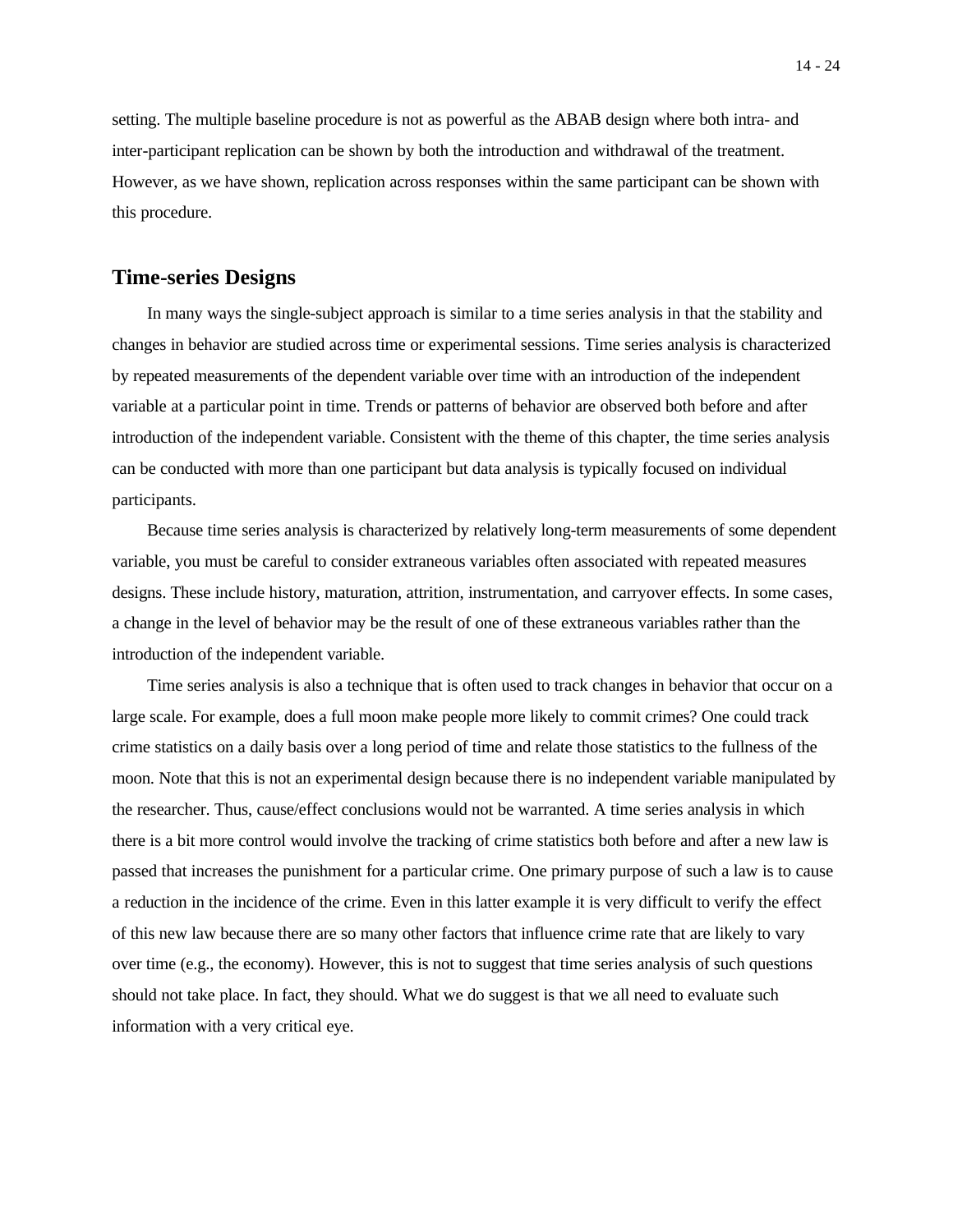## **Case Analysis**

Self-injurious behavior is exhibited by some individuals with developmental disabilities and is one of the most disturbing behaviors for people to observe. Attention can sometimes be an effective treatment for self-injurious behavior (e.g., Vollmer, Iwata, & Zarcone, 1993). Let's consider the hypothetical case of Mark T. Mark is a 53 year-old male with profound mental retardation. Each morning, Mark engages in head-banging behavior. As a result, he has to wear a protective helmet. You decide to explore the possibility that attention from caregivers could be an effective treatment. The study will take place over a two-week period, with baseline recordings made during the first week and treatment imposed during the second week. During the first week, the number of head-banging incidents is recorded from 7:00-9:00 each morning. During the second week, a procedure is implemented during the same 7:00-9:00 time periods. The procedure is such that a caregiver will approach and talk to Mark for two minutes every time a 10-minute interval passes during which there was no head-banging. Thus, Mark is reinforced for behaviors other than head-banging. The data that represent the number of head-banging incidents during each 2-hour period are as follows:

| <b>Week 1 (Baseline)</b>  | $\mathrm{D}$ av 1 | $\mathrm{D}$ av 2 | $\text{D}$ av 3                     | $\mathrm{D}$ av 4 | $\mathrm{D}$ av 5 | $\mathrm{D}$ av 6 | $\mathrm{D}$ av 7 |
|---------------------------|-------------------|-------------------|-------------------------------------|-------------------|-------------------|-------------------|-------------------|
|                           |                   |                   |                                     |                   |                   |                   | 16                |
|                           |                   |                   |                                     |                   |                   |                   |                   |
| <b>Week 2 (Treatment)</b> | $\bf Day 8$       | Day 9             | $Day 10$ $Day 11$ $Day 12$ $Day 13$ |                   |                   |                   | Day 14            |

#### *Critical Thinking Questions*

- 1. Which single-subject design was used?
- 2. Sketch a line-graph that shows the number of head-banging incidents across the two-week period.
- 3. Are you justified in drawing the conclusion that attention was an effective treatment in reducing headbanging behavior? Why or Why not?
- 4. Was an optimal baseline achieved? How would you improve this aspect of the study?
- 5. Describe how intra- and inter-participant replication could be achieved.
- 6. What other control procedures should be considered?

### **General Summary**

Single-subject designs are experimental designs in which there is manipulation of an independent variable and careful analysis of the behavior of individual participants. Participant's scores are not grouped together and inferential statistics are not used to arrive at conclusions. Rather, a single participant's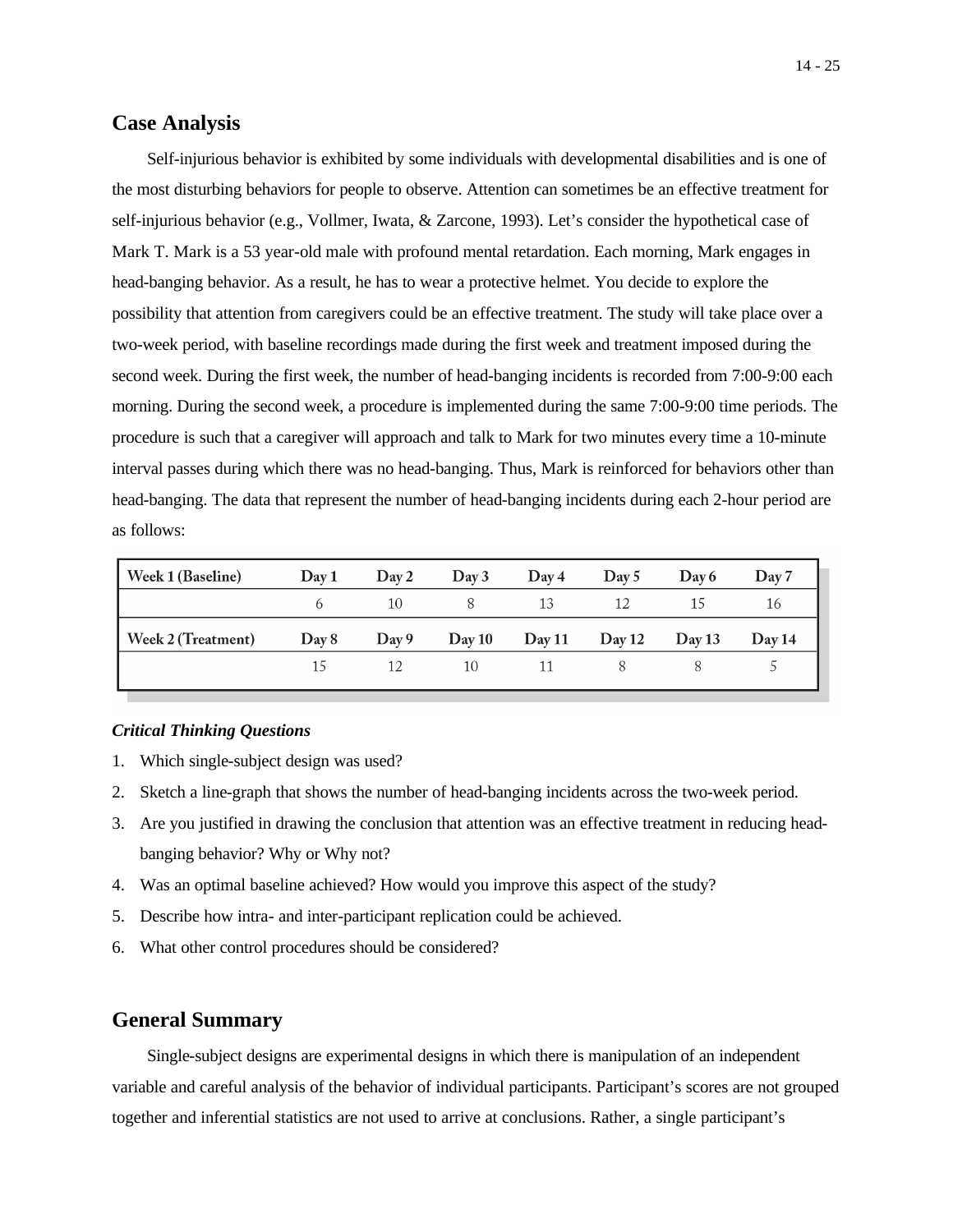behavior is compared across different treatment conditions and conclusions are strengthened by intraparticipant replication and inter-participant replication. Intra-participant replication requires that the experimental conditions be repeated for the same individual. A consistent pattern of behavior differences between the experimental conditions suggests that the independent variable is causing the difference. Intraparticipant replication is difficult when the behavior under investigation is not reversible. In such situations, a multiple-baseline procedure may be useful. Inter-participant replication requires that the experimental conditions be repeated with one or more other individuals. Again, a consistent pattern of behavior differences between experimental conditions that is observed in more than one participant strengthens the argument that the independent variable is causing the difference.

This chapter concludes a series of chapters that described a variety of experimental designs in which cause-effect conclusions could be made. Although these experimental designs are powerful tools for answering many research questions, not all questions can, or should, be answered with such techniques. The next chapter will review a variety of nonexperimental methods that can be used to learn more about behavior.

## **Detailed Summary**

- 1. The single-subject approach is a method designed to study the behavior of individual organisms. As the method continues to evolve and improve, it also has become more popular for both scientific and therapeutic purposes.
- 2. The single-subject approach is different than the case-study or case-history approach. The latter approach is characterized by lack of experimental control and imprecise measures of behavior.
- 3. Historically, the introduction of random assignment and statistical analyses to the research world led to a bias to conduct research on relatively large groups of participants. However, there are limitations to what can be learned by studying groups. Single-subject designs, when used properly, can provide valuable information about individual behavior and can elucidate causal relationships between independent and dependent variables.
- 4. For single-subject designs, the reliability of findings involves actual replications rather than inferential statistics. The two types of replications are intra-participant replication (replications within an individual participant) and inter-participant replication (replications between individual participants).
- 5. Advantages of single-subject designs include immediate feedback to the researcher regarding changes in behavior, a focus on individual behavior, and strong conclusions regarding the effect of one variable on another.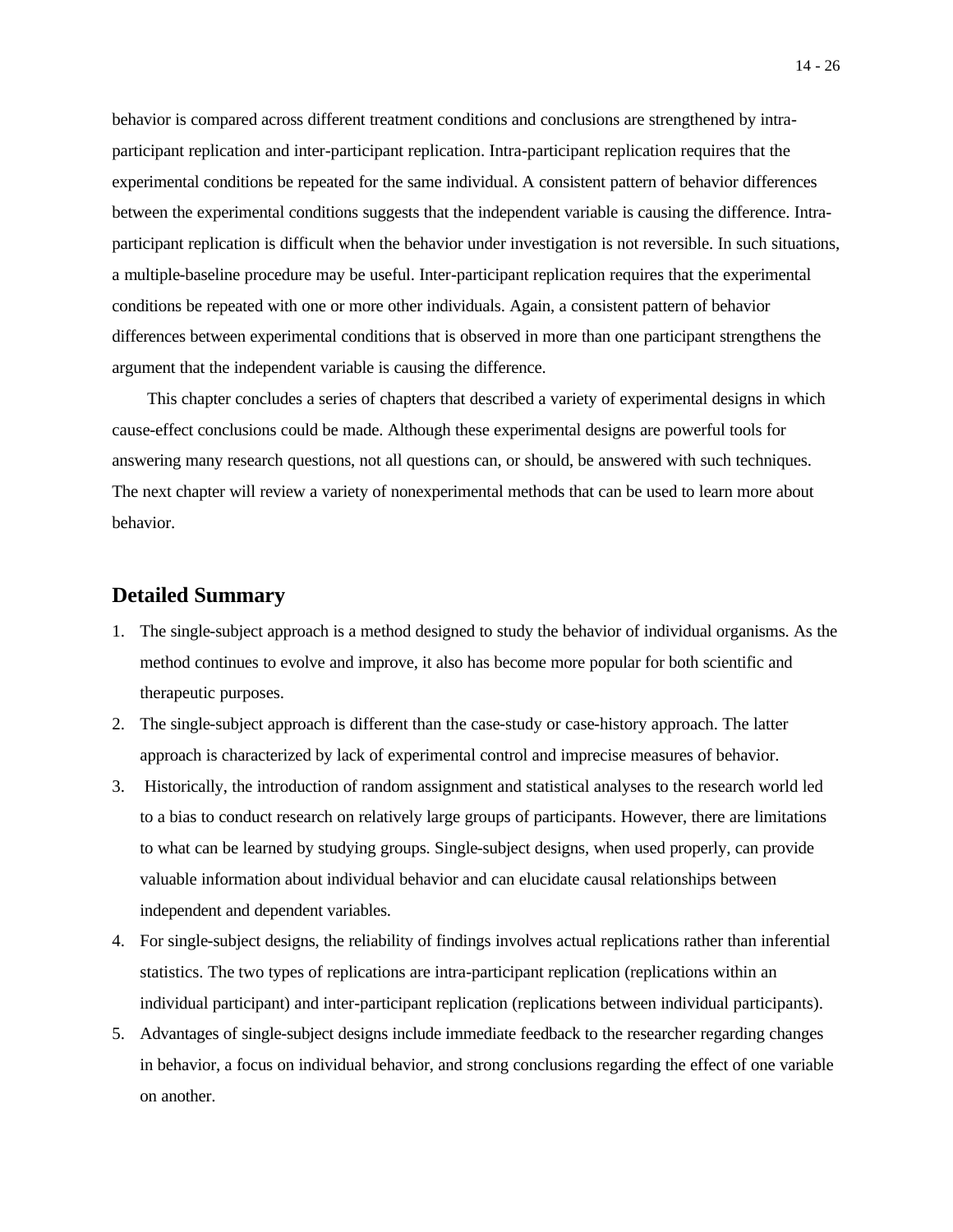- 6. Limitations of single-subject designs include their unsuitableness for answering actuarial types of questions, for comparing two or more different treatments on the same behavioral measure, for treating an entire group of participants in an identical way, and for "after the fact" studies (ex post facto, correlational, passive observational). Moreover, the single-subject approach makes heavy time demands and often relies on the establishment of stable baselines and reversibility of behavior.
- 7. Researchers favor the single-subject method for different reasons. Some reasons include interest in individual behavior, the fact that group data can mask individual behavior, unavailability of large groups of participants, and concerns with methods of statistical evaluation.
- 8. To determine an effect of an independent variable (treatment), the dependent measure should be operationally defined and should exhibit a stable baseline level of occurrence with repeated measurements. An optimal baseline is one that is stable and not subject to floor or ceiling effects.
- 9. An optimal baseline is achieved by identifying and controlling extraneous sources of variability in the environment.
- 10. The ABAB design is one of the most powerful design strategies. A baseline is first established (A), then we introduce the treatment for the first time (B). After the criterion of ability is achieved we then withdraw the treatment and reintroduce the baseline condition (A). Finally, after baseline stability is reestablished, we present the treatment condition (B) for the second time. With this design the researcher demonstrates the degree of control over behavior in two ways—first by *introducing* the treatment condition, then by *removing* it.
- 11. Intra-participant replication demonstrates that the method is reliable, that the treatment effect is real, and that there is control over behavior. Inter-participant replication establishes the generality of the findings.
- 12. Intra-participant replication in the ABAB design relies on the reversibility of the behavior to baseline levels after the treatment is withdrawn.
- 13. The multiple baseline procedure allows the researcher to perform intra-participant replication with different independent responses rather than the same response.
- 14. Time series analysis is characterized by repeated measurements of the dependent variable over time with an introduction of the independent variable at a particular point in time. Trends or patterns of behavior are observed both before and after introduction of the independent variable.

## **Key Terms**

Baseline